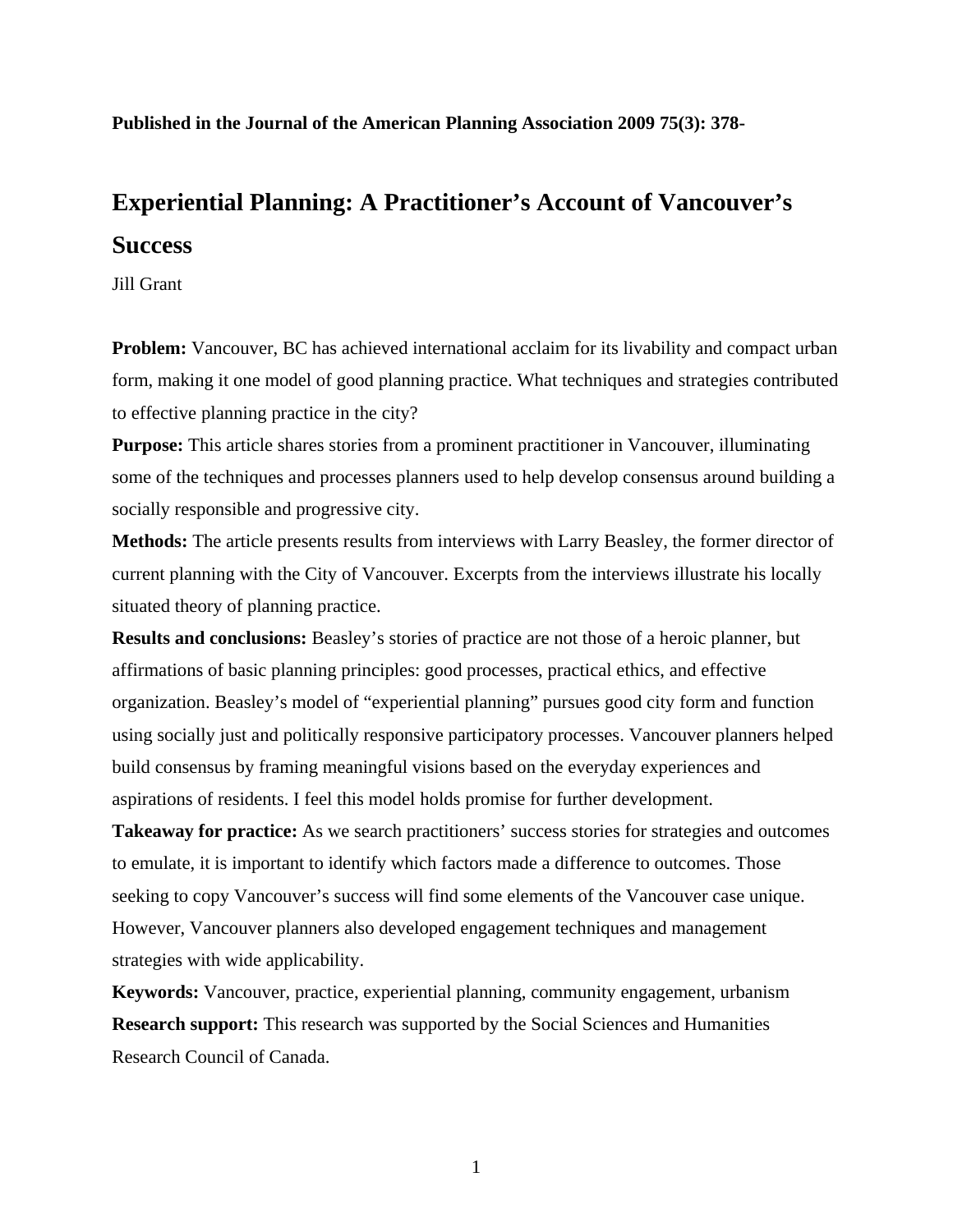**About the author:** Jill L. Grant [\(jill.grant@dal.ca](mailto:jill.grant@dal.ca)) is a Fellow of the Canadian Institute of Planners (FCIP), a Licensed Professional Planner in Nova Scotia (LPP), and professor of planning at Dalhousie University in Halifax NS, Canada. Her recent books include *A Reader in Canadian Planning: Linking Theory and Practice* (2008, Thomson Nelson) and *Planning the Good City: New Urbanism in Theory and Practice* (2006, Routledge).

In opening *The Prospect of Cities*, John Friedmann (2002) opined,

The city is dead. As it grew in population and expanded horizontally, many attempted to rescue it, to revive it, to hold back urban sprawl, to recover a sense of urbanity and civic order. But the forces that led to its demise could not be held back, much less reversed. (p. xi)

Today Friedmann lives in Vancouver, BC, a city that has topped *The Economist*'s list of the most livable cities in the world since 2002 (BBC News, 2002; CNN, 2005; Economist.com, 2007, 2008). Over the last decade Vancouver has become an internationally acclaimed model of a good city. Unlike so many North American cities, Vancouver resisted the forces of sprawl and decay that threatened it. Harcourt, Cameron, and Rossiter (2007) described Vancouver in the 1960s as low density and lacking urban character. Its municipal authorities began considering urban renewal and downtown expressways to address blight. Ultimately, though, Vancouver leaders rejected those options. How did Vancouver transform itself from provincial backwater to a world-class city, and what role did planning play in the transformation? Punter (2003) and Harcourt et al. (2007) suggested that a series of good political and planning decisions changed Vancouver's trajectory, resulting in the dynamic and diverse city that now wins awards and entices respected planning academics to relocate.

What lessons can a city seen as socially progressive and urbane offer to planning practice and theory? In recent decades Vancouver has adopted policies to mandate the inclusion of affordable and family housing in new developments, and has established design policies and strategies to permit high-rise development and medium-to-high densities. Consequently, many planners view Vancouver as the exemplar of a modernist city that attempts to be socially inclusionary while adapting new urbanism principles for urban design (Berelowitz, 2005).

This article presents one account of Vancouver's success. By sharing some stories from the practice of Larry Beasley, one of the Vancouver planners credited with a significant role in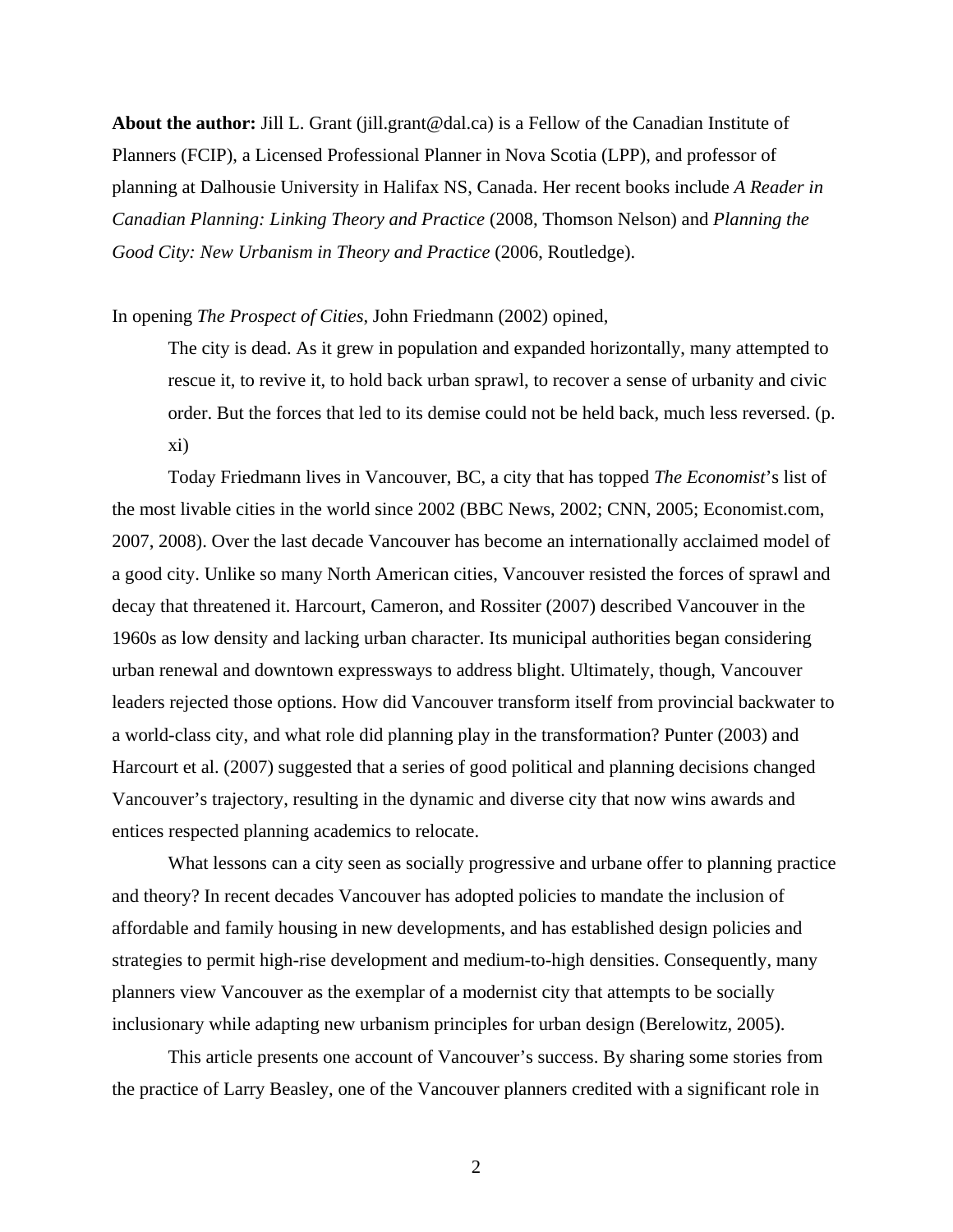the social and urban transformation of the city, I offer some answers to Forester's (1999) question: "How are we to structure and encourage democratic deliberations in which participants can learn so much that their senses of hope and possibility, relevance and significance, interests and priorities shift?" (p. 203). Many accounts of the last three decades of urban history in Vancouver suggest that the planning process helped shift the perspectives of local residents to embrace a new kind of urban form and a new image of the good city (Berelowitz, 2005; Punter, 2003). Beasley coined the phrase "experiential planning" to describe how planners catalyzed the process of urban transformation in Vancouver.

I begin by describing the changes in Vancouver, and then move to tell some of Beasley's stories and consider his theory of practice. I profile the perspective of one planner rather than testing hypotheses or rigorously interrogating factual claims. I aim to develop insights into the way a high-profile practitioner explains his work, and seek to make sense of a lifetime of practice.

# **<1 Vancouver: Poster City for Urbanism /1>**

Since 1968 the City of Vancouver and its suburban municipalities have collaborated within a regional authority, the Greater Vancouver Regional District (GVRD), now included within the entity called Metro Vancouver. In 1969, the GVRD hired planner Harry Lash and began a public consultation process that resulted in a plan for a "livable region" (Lash, 1977). Livability became a watchword for the region at that time, and has remained so. Despite municipal autonomy, local governments have voluntarily cooperated on planning and infrastructure matters. The provincial government's policy of protecting agricultural land limited the availability of land for development and forced plans throughout the Vancouver region to accommodate this as a constraint (Smith & Haid, 2004). This drew planners' attention to the need for urban and suburban densification by the early 1970s.

In 1972, British Columbia politics took a significant step to the left with the election of a New Democrat provincial government and a radical city council in Vancouver under the new alliance of The Electors Action Movement (TEAM) and the Council of Progressive Electors (COPE; Punter, 2003).<sup>[1](#page-25-0)</sup> The new city council,<sup>[2](#page-25-1)</sup> committed to the idea of a livable city, hired a dynamic, young director of planning, Ray Spaxman. Under Spaxman's leadership, Vancouver planners began to overturn conventional planning wisdom (Harcourt et al., 2007; Punter, 2003).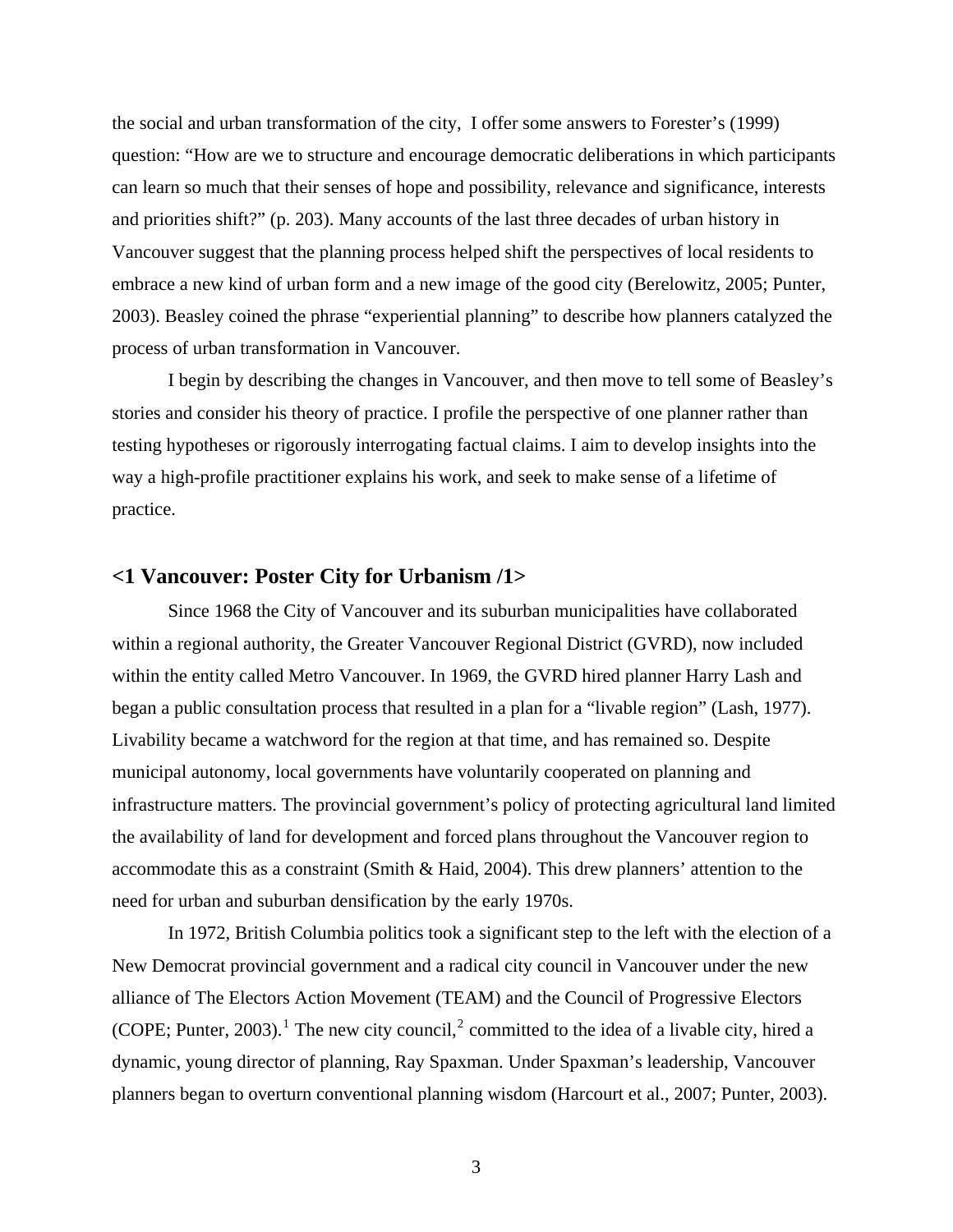For instance, while scholarly planning authorities in Canada criticized apartment living as leaving children "caged in their high-rise trap" (Gertler & Crowley, 1977, p. 339), Vancouver encouraged families to return to the city through redevelopment projects like False Creek South (see Figure 1) in the 1970s (Vischer, 1984). Larry Beasley and Ann McAfee, who went on to become co-directors of planning in Vancouver's period of most intensive development, joined the planning team during Spaxman's early initiatives.

## [Figure 1 about here.]

When Vancouver was chosen to host the World's Fair, Expo '86, provincial and federal financial resources assisted regional authorities in creating a regional rapid transit system to link suburban municipalities to the city (Harcourt et al., 2007). An excellent system of pedestrian and cycling trails was built in the city at the same time. External conditions that spurred increasingly high immigration and investment levels from Asia, beginning in the 1980s, encouraged rapid growth in the city as well as in suburban municipalities. Vancouver adopted its "Living First" policy – to facilitate residential growth downtown -- in the 1980s to guide redevelopment of waterfront land made available following the dismantling of the fairgrounds of Expo'86 (Beasley, 2000). Through an extensive public consultation process to consider options, residents and authorities came to a new consensus that instead of building freeways and bridges they would find ways to encourage more people to live downtown to reduce commuting.

With its urban revitalization projects, Vancouver specifically opted to create household diversity downtown. Taking the risk of pushing to intensify residential development in the urban core, Vancouver demonstrated the viability of the compact city model and established an enhanced role for urban design in place-making. Dozens of slender glass towers with mixed-use bases now grace the Vancouver skyline (see Figure 2), illustrating the recent massive inflow of residents and capital to the urban core (Berelowitz, 2005; Hutton, 1998). The city has facilitated developing new commercial uses to meet residents' daily needs downtown (Beasley, 2000). Over 44,000 people have moved downtown in the last 25 years (see Table 1), increasing the proportion of City of Vancouver residents there from 10.4% to 15.2%. Close to 7,000 children now live in the core. In recent years the city has opened new schools and created parks downtown. Policy requires that developers create a mix of housing that includes row housing and apartments, rental and ownership units, market and non-market units, and small and family-sized units. With a mix of uses throughout the urban core, and buildings that address the street to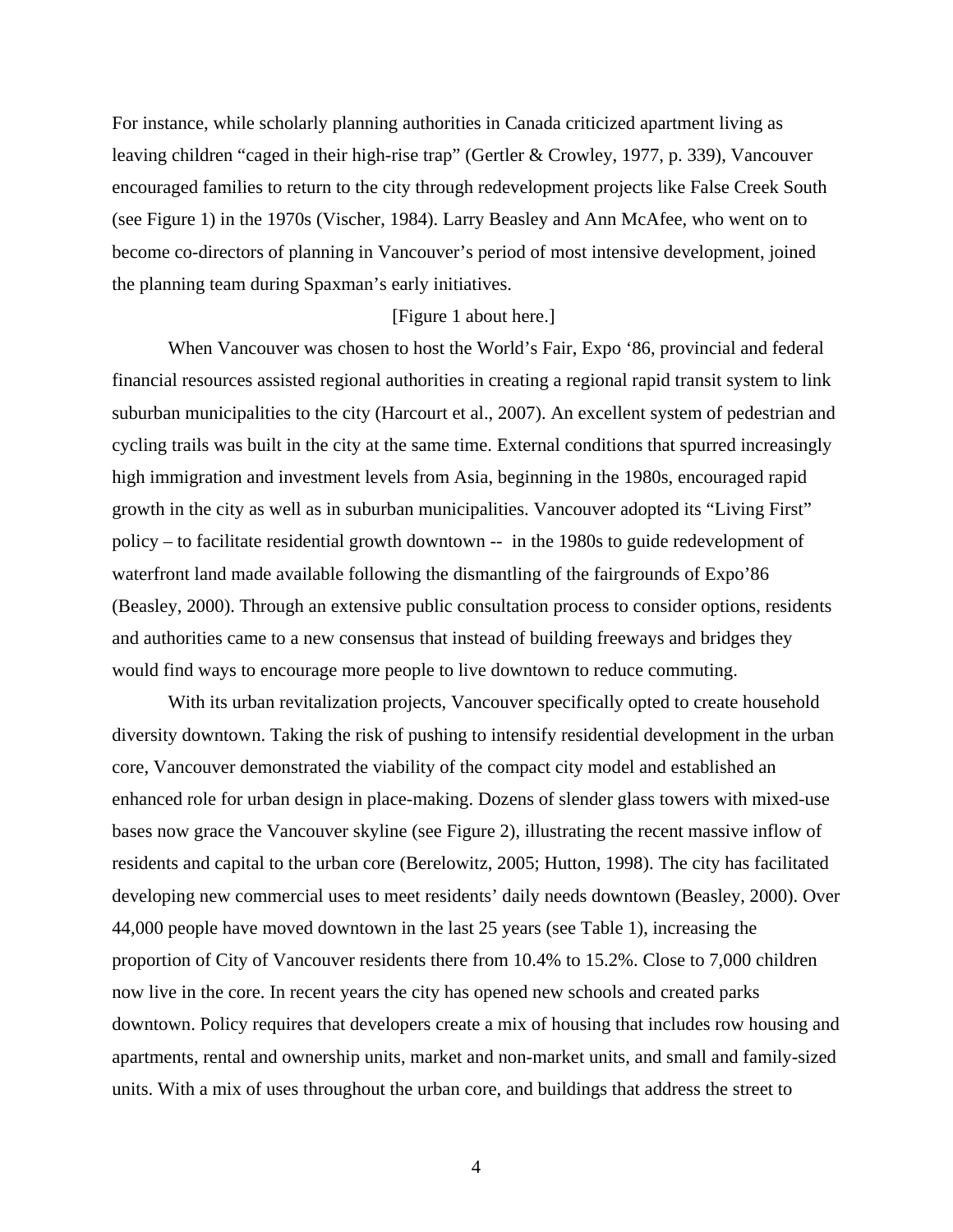create an attractive pedestrian realm, Vancouver became a noted example of high-rise new urbanism (Grant, 2006).

### [Figure 2 and Table 1 about here]

Urban leaders across the United States have sent delegates to learn from Vancouver's achievements (Baker, 2005; O'Connor, 2007). Organizations like MIT (Vale, 2007), the Congress for the New Urbanism (CNU, 2006), and the Canadian Institute of Planners (2008) have recently presented awards to Vancouver planners. Clearly, the profession recognizes that Vancouver's experience offers important lessons about producing good cities.

Writing 25 years ago, Eversley described the planner as "universally feared and disliked" (1973, p. 3). Recent analyses of Vancouver's experience show quite the opposite; planners there enjoy considerable respect and receive public credit for facilitating the city's transformation to a vibrant urban showcase (Punter, 2003). What stories do these planners tell about the keys to their success in practice? This article investigates that question with Larry Beasley, arguably the best known of Vancouver's planners.<sup>[3](#page-25-1)</sup> Beasley merits particular attention because of the role he has played within the new urbanism movement. A vigorous proponent of urbanism and believer in the value of modernist high-rise architecture, Beasley stimulated a debate about urban character and architecture within the CNU that some traditionalists resisted ("Tall-building Controversy," 2008, p. 7). Thus Beasley has had considerable influence on the development of community design theory and practice.

Widely honored at home and abroad, Larry Beasley retired as Director of Current Planning in 2006 after 30 years of service with the city. A member of the Order of Canada (the highest national honor in Canada), a co-winner of the Kevin Lynch Prize from MIT, and the recipient of an honorary degree from Simon Fraser University, Beasley has become an iconic figure in Canada and abroad. Recently a Vancouver developer named a 33-storey mixed-use building after him (VancouverReflections.com, 2008). Prolific public speaker, international planning consultant, and author (e.g., Beasley, 2000; 2004a; 2004b; 2006), Beasley is a highly successful planning practitioner, and acclaimed internationally as an agent of urban transformation. Yet he has said that when he began practice, planners were often seen as part of the problem for cities (Beasley, 2004a). What role did planners play in changing this situation in Vancouver? What skills and strategies did they use?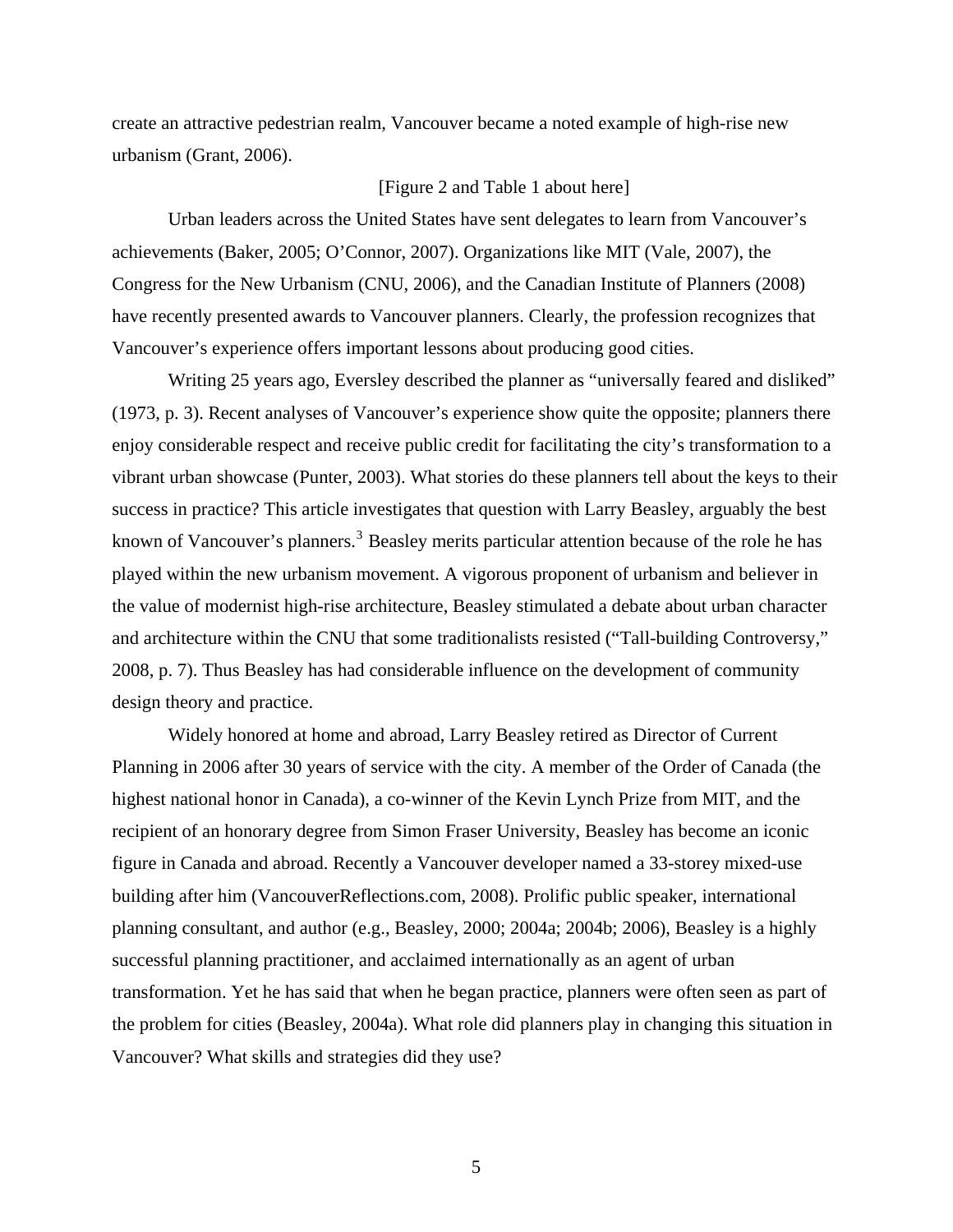Analysts like Sandercock (2003, p. 158) warn that theory about best practices derived from case studies may mislead because local conditions shape places and outcomes. However, case studies of practitioners (e.g., Forester, 1999; Grant, 1994; Hoch, 1994; Krumholz & Forester, 1990; Throgmorton, 1996) reveal the practical challenges planners face in their work, and the frustrations they experience. Forester (1999) suggests that "the insightful analysis of planning situations can encourage better practice not by producing abstract lessons but by showing what can be done through practitioners' vivid, instructive, and even moving accounts of their successes and failures" (p. 7). Since so much planning practice relies on emulation and the borrowing of standards and methods from other places, understanding the strategies for success in Vancouver and the challenges planners met in trying to achieve its ambitious social agenda may inspire and educate others. Personal insights from practitioners complement the evaluations of plans and policies, and show what is involved in making plans that matter (e.g., see Burby, 2003; Dalton, 1990; Talen, 1996).

Earlier generations of Canadian planning practitioners (Blumenfeld, 1987; Carver, 1975; Gertler, 2005; Lash, 1977) established the tradition of reflective thinking and writing about their work. Schön's (1983) call to the profession to learn from practice seems to strike a chord with Beasley as well. In an article published in *Plan Canada* summarizing his conference keynote address*,* Beasley (2004a) drew on his life lessons to enjoin planners to be visionary guides for communities. Beasley argued that every planner is a role model for others who follow and hence has the obligation to learn and teach the lessons of practice well.

Presenting Beasley's stories acknowledges the authority of his influence in contemporary planning practice and theory. The analysis and excerpts that follow came from a series of telephone interviews I conducted with Beasley on four occasions between October 2, 2007 and January 7, 2009. I recorded and transcribed these interviews, and directly quote excerpts from them below. The conversations focused on the techniques and processes that Vancouver planners used, the challenges they faced, and the lessons they might offer planners elsewhere. Such a method cannot readily be replicated, but it produces unique evidence vital to interpreting events and drawing meaning from them. Moreover, it reveals valuable insights into the ways in which "deliberative practitioners" (to borrow Forester's 1999 term) use and develop theory to inform and describe their practices.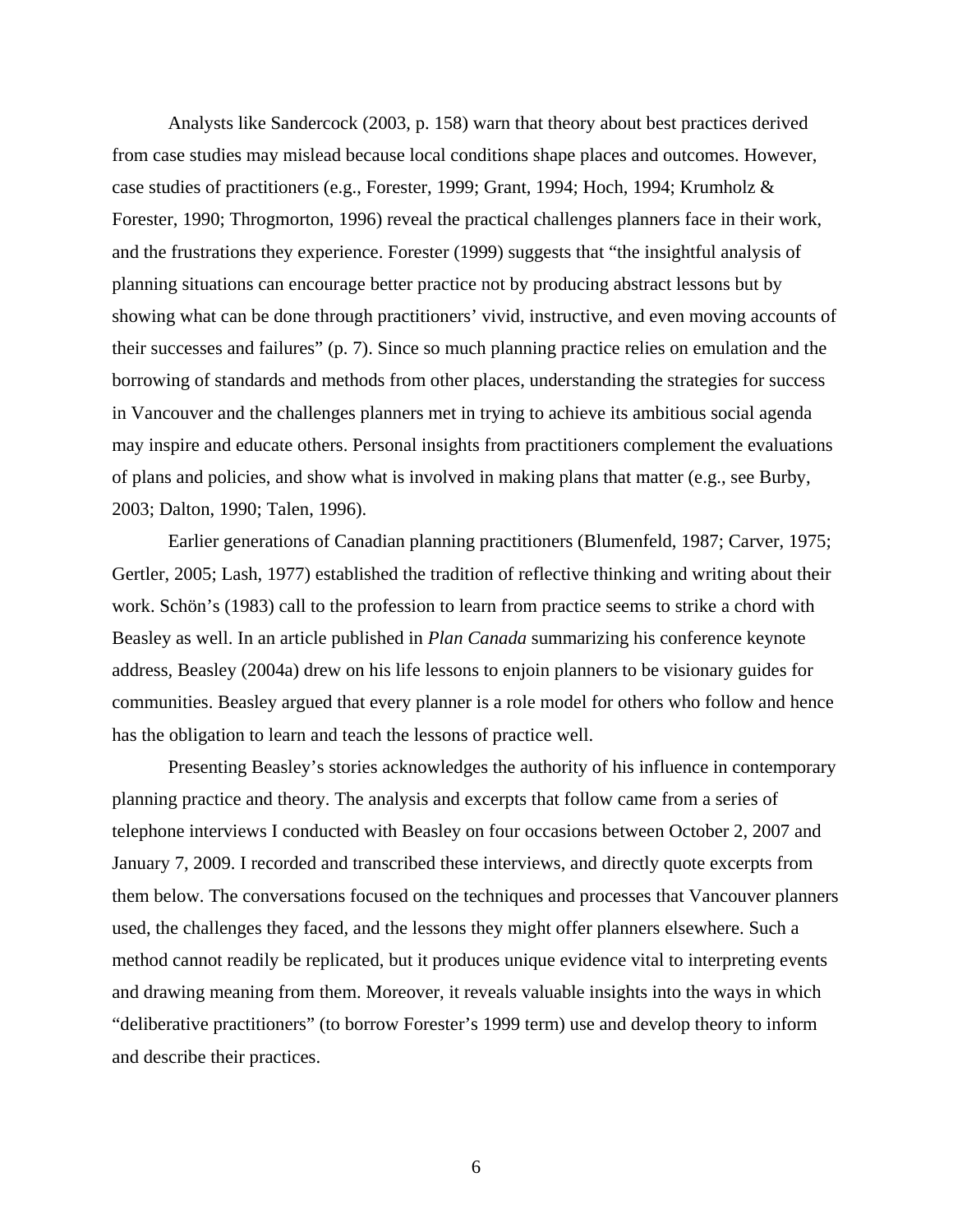# **<1 A Practitioner's Perspective /1>**

In Beasley's stories of practice, Vancouver's planning and urban success originated in political choices citizens and leaders made in the early 1970s that "changed everything." Planners with new sensibilities reformed planning processes and objectives, inspired by the work of writers like Jane Jacobs (1961). Like many young planners in that post-urban renewal period, Beasley worked as a neighborhood planner under a nationally funded neighborhood improvement program aimed at regenerating older areas. In discussing the times, he described a political and planning culture of innovation, community engagement, and consensus building. By the mid-1980s when he took responsibility for leading the downtown planning process (see Excerpt 1), collaborative planning had become well-entrenched in Vancouver. Planners shaped the institutions and conditions that empowered citizens to participate in achieving their visions (Healey, 1997; Innes, 1994).

Excerpt 1. Consensus on urbanism.

I took over the planning of the downtown a few weeks after the close of Expo '86, in January of 1987. We knew that we were going to face the planning of that huge area. The office market had essentially collapsed, as it had everywhere in North America, roughly in 1982-83. So we were in the position that we needed to rethink the city at that point. What was going to be our economic driver? What was going to be the shape of the city? We had vast areas for redevelopment. So we implemented a dreaming process starting in about 1988. And out of that process of everyone around the city talking, a collective conclusion came to the fore that our destiny could be pursued in a positive way if we could entice people to come back and live in the inner city. It was a community-wide consensus.

 In fact, if there's one thing that I have to say about Vancouver–the thing that's been fascinating for me in practice here–is that, in the design community, in the planning community, among many politicians, and among many informed citizens, there has been a strong consensus about the vision of the city, about trying to pursue an urban future, of trying to bring the car into its proper balance with other modes of travel in terms of its influence on the shape of the city, in support of density. There's been an almost intuitive consensus that tall buildings were not bad but that they had to be well designed. This, in my view, was set off and came together because of the TEAM council and the discussions that they brought about in the city.

With an urban population growing ever more diverse as a result of heavy immigration, how did Vancouver planners ensure the representativeness of planning processes? Beasley noted that staff designed processes and techniques to reach out broadly, even to the most disadvantaged in the community (see Excerpt 2). They used open houses, workshops, surveys, informal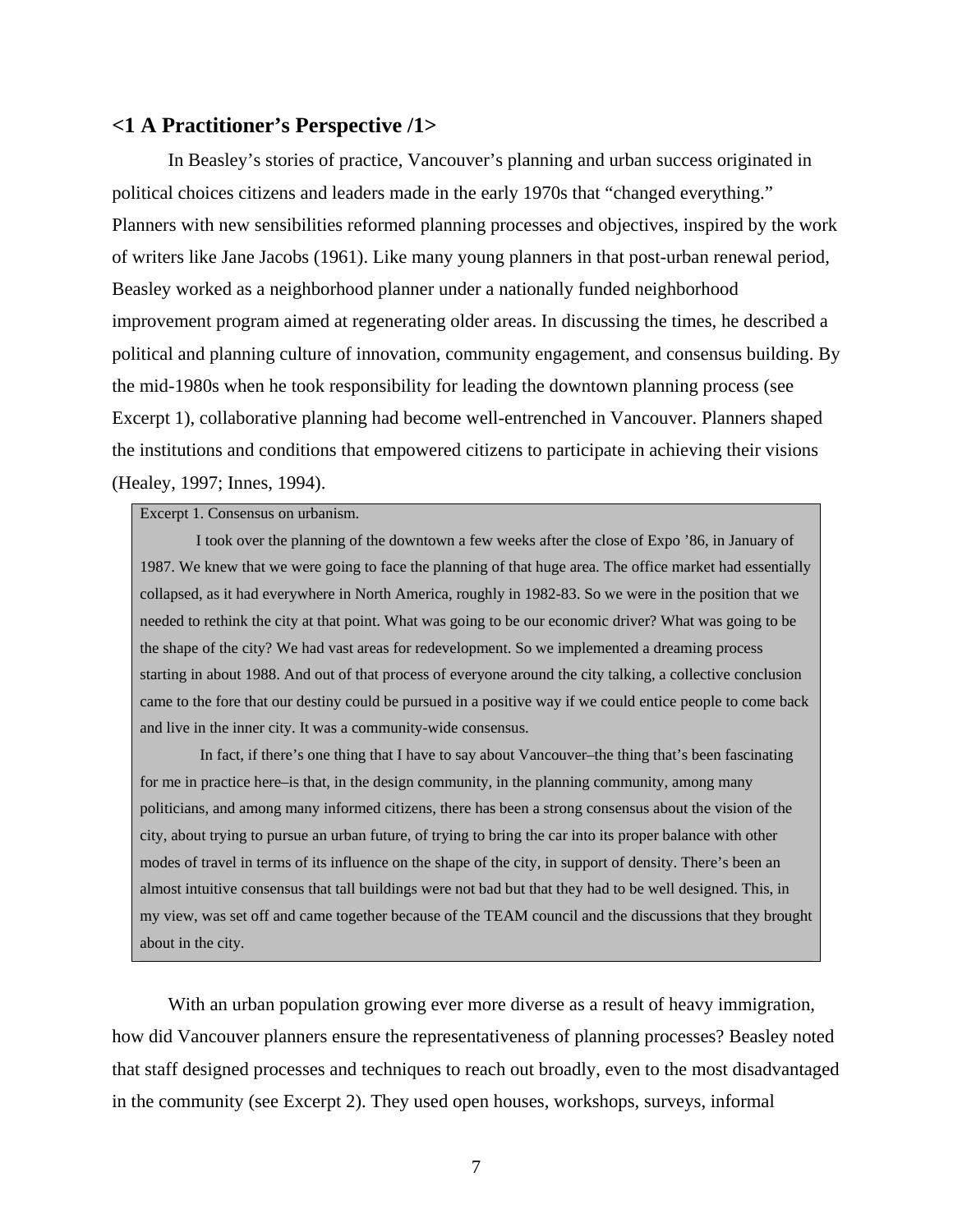meetings, newsletters, and various other strategies. The commitment to engagement permeated the municipal organization and became a central organizing principle. Beasley also noted that staff operated with the understanding that they had the responsibility to ensure that all constituencies were represented in presentations to city council.

#### Excerpt 2. Strategies for broadening engagement.

 In all the public consultation that we do, we try to design techniques that fit the needs of the people involved rather than use techniques that are comfortable and convenient for the planner. Let's take the disadvantaged community of indigent men who live in small hotels. We put the staff person down in the lobby of the hotel and just sit and talk to the men as they come in and have their coffee. It is a much more informal engagement process. Whereas for single parents with small children, we may go to the childcare centre and talk to them there. For young families, we may start a conversation with the children who then take the message home to the parents; then in most cases a parent will not ignore a subject that a child is dealing with in school. You can take the public consultation into schools and reach parents who then can come back and participate with you.

 We use various kinds of techniques. When you go very broadly you move back to polling and surveys and those kinds of techniques. They don't go deep but they go very broad. What you try to do in all cases is layer your findings on top of one another to see what kind of common themes tend to emerge. What unique themes suit certain kinds of groups in the community? On the one hand, we find often that general themes emerge that can become very useful throughout our policy making. On the other hand, sometimes special needs themes emerge that you want to make sure that you maintain some policy places for. …

 Most of the time, the outcome is more predictable if you have a very well articulated program that you have worked up with people. For example, when we did all of our plans, before we initiated the actual planning, we actually had a public engagement process about the planning process itself. I'll just use one example: the recent Downtown Transportation Plan, which was a later chapter of the Central Area Plan. We were out four to six months talking to special interest groups and downtown organizations about how this planning should take place. Who should be involved? What should be the kind of issues on the table? When we finally started the process we had an awful lot of people who felt they owned that process and therefore they were more inclined to participate. The more that people are engaged to believe in the process, the more likely that the process is going to be successful.

From 1992 to 1995 planning staff elaborated on the consultation model by involving thousands of residents in the process for creating "*CityPlan*" , the long-term vision for Vancouver (McAfee, 1997, 2008). Staff saw their role as facilitating engagement and documenting its outcomes, allowing city council to identify the consensus and set policy. Equity,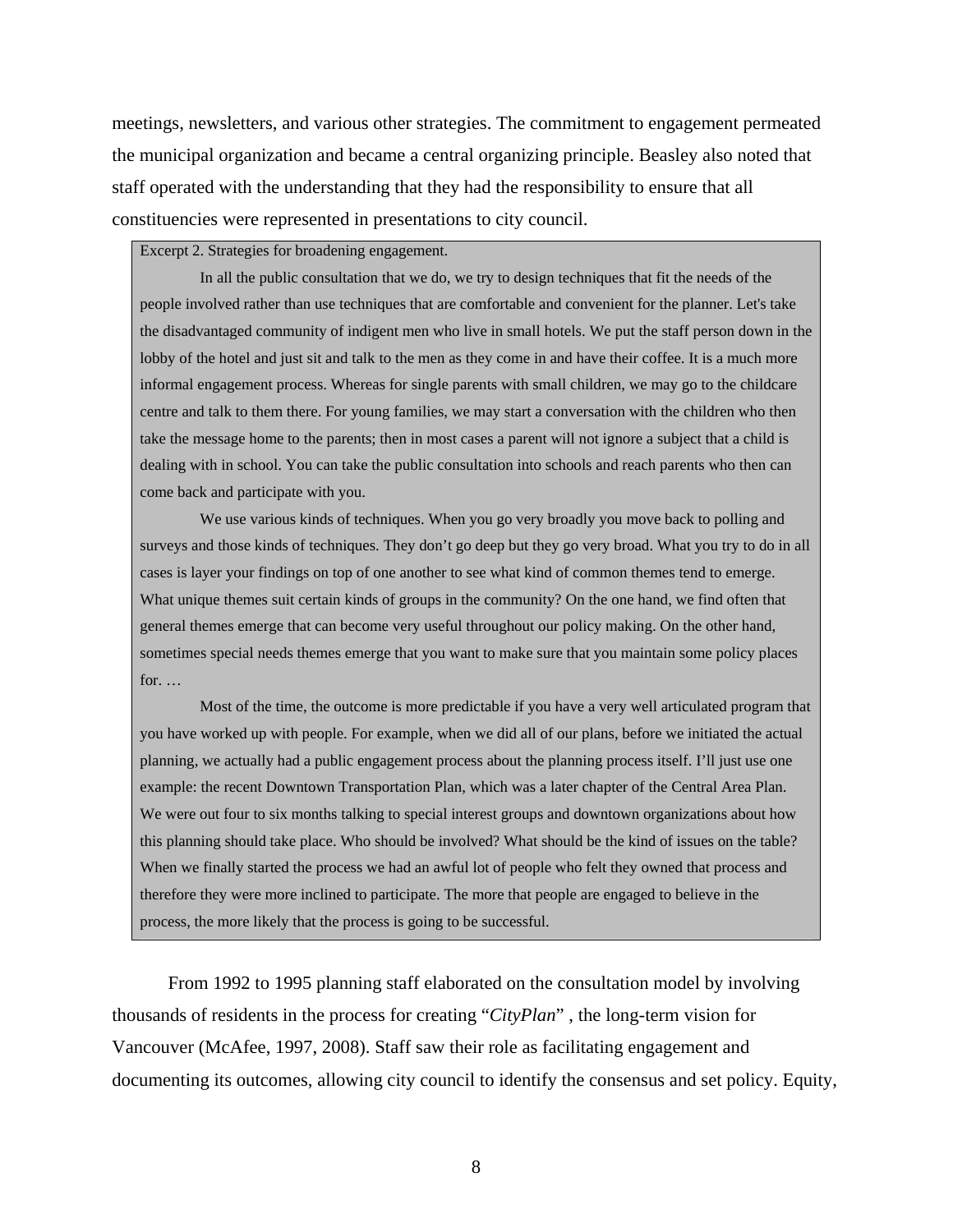diversity, and urban form concerns intertwined in this process, leading staff to develop new techniques to inform their approaches and to develop new ways to describe their successes (see Excerpt 3). Beasley argued that the commitment to urbanism grew naturally out of this process as community members learned with staff. In telling the story, Beasley continually emphasized the teamwork within the city that made innovation possible, acknowledging the leadership of the municipal council and of planners Spaxman and McAfee. He also suggested that developers adopted the new direction quickly, as they realized that higher density development would improve their return on investment.

Critics of *CityPlan* argued that with millions of dollars devoted to the process, participation became an end rather than a means in Vancouver, as planners spent years generating little more than wish lists (Seelig & Seelig, 1997). That perspective missed what Beasley said was important about the exercise. Participatory processes that simply "harvest opinion," as Beasley put it, become mired in self-interest. Vancouver avoided that pitfall, Beasley said, by framing its questions carefully to facilitate learning. Encouraging residents to think about their own futures and those of their descendants created a moral framework for envisioning places capable of including a wide cross-section of potential residents. The innovative techniques Vancouver planners used helped residents to connect the ideas of affordability and urban diversity to their own personal experiences of place and their aspirations for the futures of their families and their city. Advancing equity planning concerns in the Vancouver context did not involve battles with political leaders or citizens' groups, as in communities like Cleveland (Krumholz, 1996; Krumholz & Forester, 1990). Rather, planners aimed to understand what was important to people in their everyday lives and then to help them see how progressive planning choices could address those needs. The process thus facilitated change in participants' values.

Excerpt 3. Engagement techniques.

 CityPlan in the 1990s was a dramatic moment in the city and I will always give Ann McAfee and her team great credit for what they did. I mean, to have 100,000 people in some way contributing and to have 12,000 people very actively involved, it was a huge thing and it changed consciousness. CityPlan, though, was also the continuation of a tradition of engagement that has been going on since the 70s. The deep and institutionalized commitment to public engagement started with the TEAM council in the early 70s and under Ray Spaxman's planning leadership. Literally every day planners and engineers and other civic officials are out in the community talking to people about issues. There's something like half a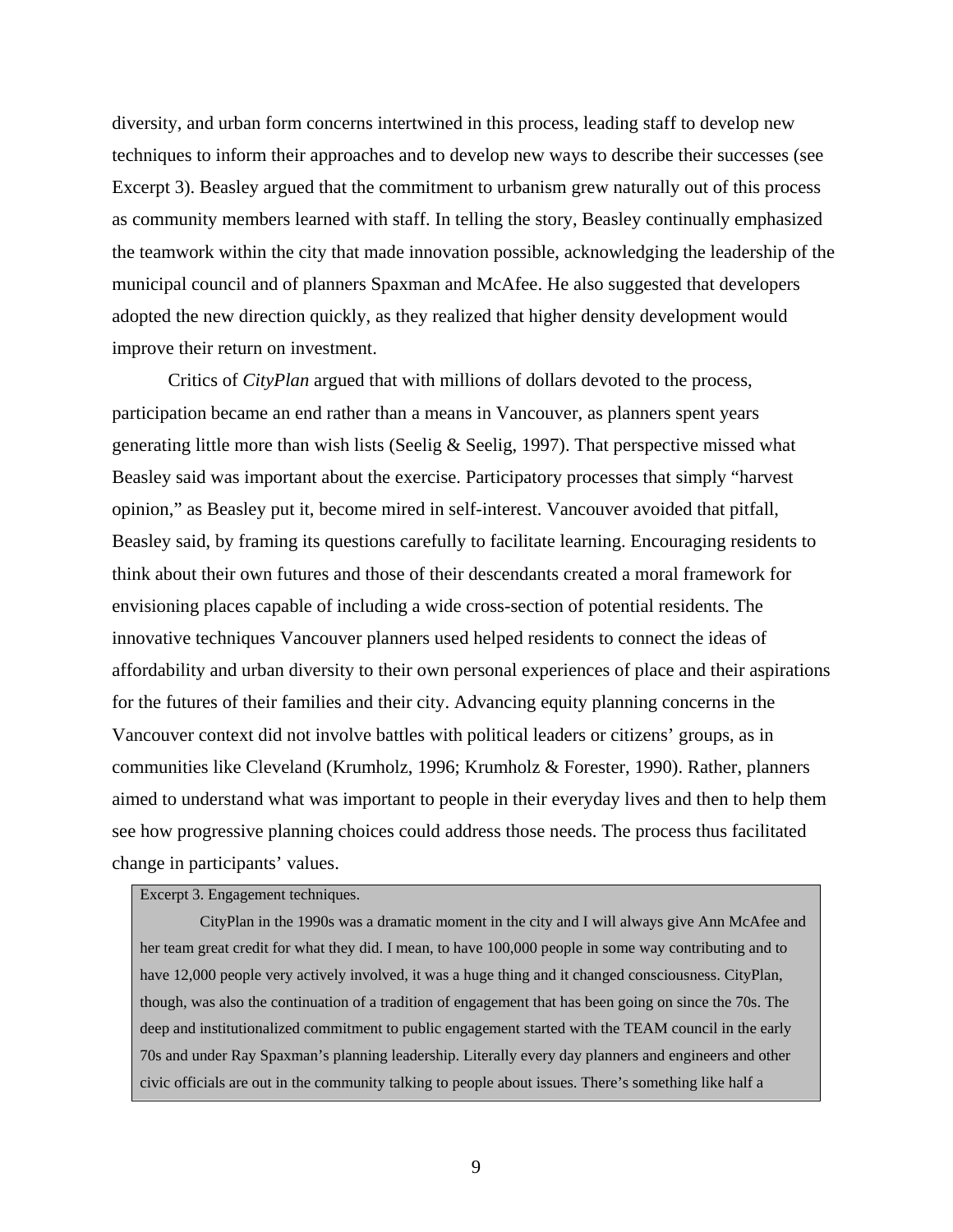million letters a year that go out to inform people about developments. And those things have dramatically changed everything in the city and opened up extraordinary opportunities for city building. Because people have, in a sense, been educated by this process, about what's good and what's not so good and what works and what doesn't work. And they have more discerning eyes, as it were, which they express in their response to developments and at the polls and everywhere else.…

 The CityPlan process did start a conversation that I don't think we had before. And that was the conversation about what is going to actually happen to you if nothing changes. What's going to happen when your children need a home, need a place to live? Are they going to find a place in this community? Or must they be pushed somewhere else, either downtown or out to the far suburbs? And what's going to happen to you when you're old and you don't really want or need the house anymore? Are you going to be able to find a place in your community? And do you have enough people in your community to have the kind of community support facilities that you are calling for and you need? In that way we've been able to show people that if you don't have enough people, you don't have library services and all of that.

 And that kind of conversation–which is not a conversation saying, "Density's good for you," but a conversation saying, "What do you need your neighborhood to be for you?" –has been much more fruitful. With citizens, I think you have to start with what is good for them on their terms. And then if you can illustrate that some of the things that are good for them come from some intensification in their community and build up enough people with that understanding, at least you get an alternative to that small core group of NIMBYists that are there. And then, if you do it very carefully and very well, and you can illustrate that it's not destroying the community, then a lot of other people who really weren't paying too much attention start to shift to say, "It's been pretty good for us." That approach changes opinions. And I think CityPlan started that conversation because the City just approached the whole problem in a different way. That was the great brilliance of CityPlan that is not often understood.

Having thought carefully about the implications of this sequence of mutual learning activities within Vancouver planning processes, Beasley coined the phrase *experiential planning* to embody his theory of what motivates citizens to do the right thing for their communities (see Excerpt 4).

#### Excerpt 4. Experiential planning.

 It struck me when I read a book a few years ago called "The Experience Economy" [Pine & Gilmore, 1999] that what was missing and what we were doing in Vancouver–but we hadn't put a name to it–was to try to create for people the experiences that they aspire to in their day-to-day lives in the city that houses and accommodates that day-to-day life. If we really put our attention there, in addition to our systemic view of the city that we've put most of our planning attention to, then we would start creating cities that draw an emotional connection to the people who are there. It would be a connection of affection,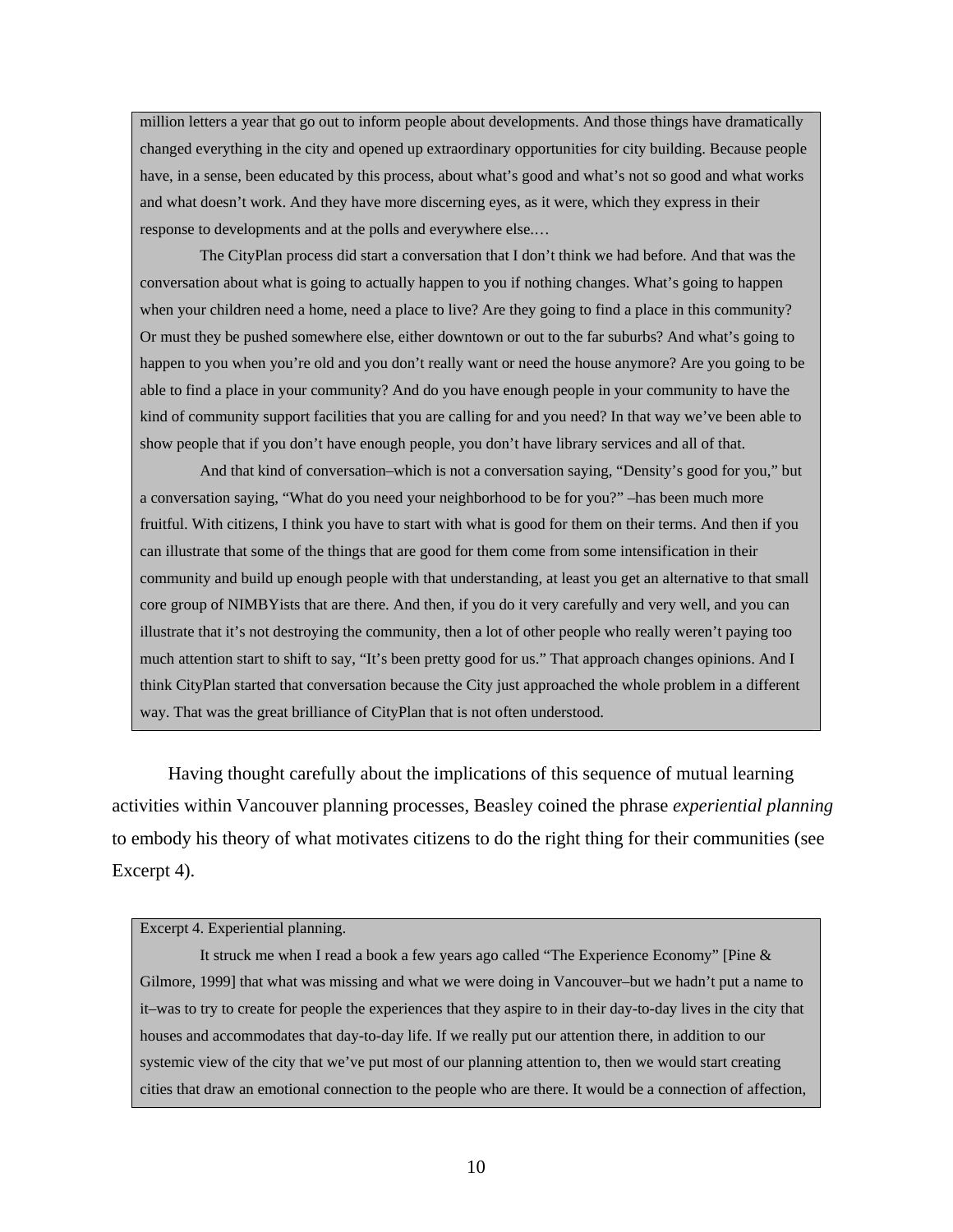of loyalty, of all those things, because the city becomes fulfilling for them. And as I've worked through that in my own mind, I have dubbed it "experiential planning" because it is a planning approach based on the experiential expectations of the users of that environment. What I like about it for me is that it brings together many of the things I believe in for planning. It brings together, for example, a very tangible rationale for the level of public involvement and engagement that we have with people. It illustrates the value of explicit urban design and developing policy and regulatory frameworks where urban design has a high imperative. And I hope it will start to deal with what I think, from a sustainability point of view, is one of the fundamental difficulties with moving forward–which is about the sustainable city being dense, being mixed-use, being diverse. In a democracy, we're not going to go very far if citizens' experience is leading them to a very unsustainable consumer pattern.

 I think the planning epistemology that comes with this is not about just having focus groups and a superficial level of marketing analysis. It's about a fairly deep and continuous level of engagement with citizens, going beyond even the direct issues of material consumption to a lot more spiritual issues and other social issues and other things which really make up the totality of people's experience of the city. For example, I think that we might find that our country gets a lot more heavily into housing the homeless people of the country if, in fact, we tapped into what the experiential expectations were–not just of homeless people, but of other citizens seeing homeless people in their community. I'm not a cynic who says that most people don't care. I think a lot of people care, but they just don't know what to do about it and there's no way for their concern to be expressed through their actions.

Vancouver used these processes of public engagement to develop innovative policy that requires developers to provide 20% non-market units in new housing downtown. Beasley acknowledged the challenges in achieving that social objective,<sup>[4](#page-25-1)</sup> but argued that the principle has become so accepted that even wealthy neighborhoods expect to live by it (see Excerpt 5). The success of Vancouver's practice in encouraging social responsibility made Beasley a committed optimist who suggested that good planning practices can unleash good citizenship.

#### Excerpt 5. Affordable housing.

 Right now, the amount of affordable housing in new developments is sitting at about 16%. The numbers aren't quite at 20%. But in a way, I've always been less worried about the numbers than I have about the philosophy behind the numbers: that the philosophy stays solid, that no neighborhood comes to exist without its component of social housing. The exact amount is never going to be enough. There are always waiting lists. We always want to do more, but now every neighborhood has a fair share. It becomes the way the city is built.

 Interestingly enough, we had this great drama a couple of years ago where, in one of the neighborhoods in Coal Harbour [an upscale development area], there was a site and the Housing Office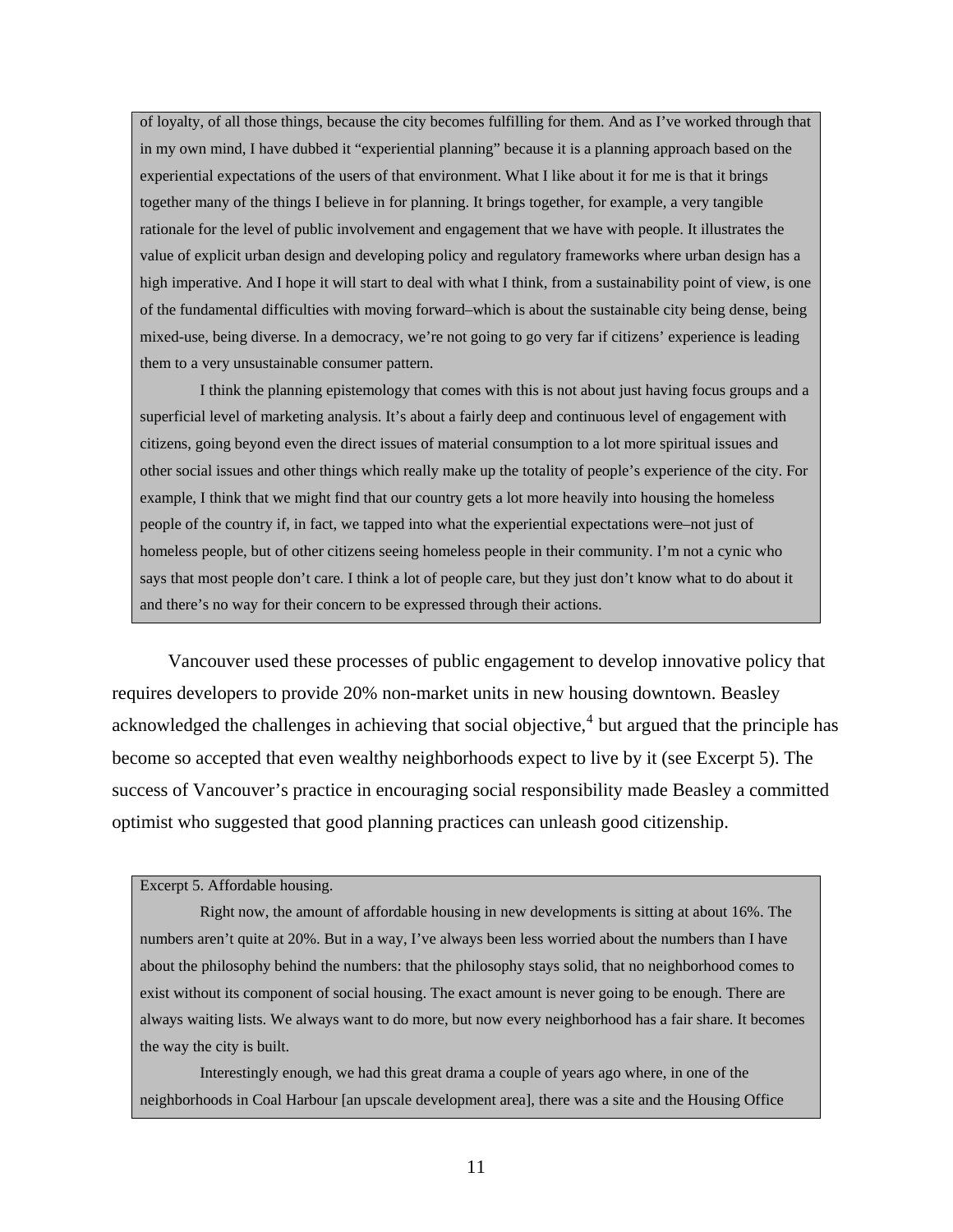thought, well, maybe this is a site the City could cash in because there had been a lot of pressure from the developer saying "You could use that money elsewhere to do a lot more social housing," so the Housing Office raised that issue. And the neighbors all came out and said, "No. We want our share of social housing, too." These are wealthy people! "We want our social housing. That's a part of what we bought into is the social mix." And the City backed away from that conversion and that housing is now built.

Beasley offered many examples of the way that the process of helping planners to work through issues needing resolution changed people's perspectives (see Excerpt 6). From the siting of half-way houses, to accepting a policy legalizing accessory suites, to developing intensification policies: all the policy changes resulted from extensive consultation processes that changed popular opinion. Taking community concerns seriously and finding ways to negotiate agreements between residents and developers about how to resolve disagreements can, in Beasley's view, result in success.

#### Excerpt 6. Resolving conflicts.

[We were proposing] a half-way house for convicted felons that were coming out of prison. We started this and the community rose up in opposition, based on their spontaneous thinking about what such a place might be and what the impacts might be. We started out with a couple of field locations where there really was no way a politician could make a decision and survive. We then pulled people together and learned about these facilities. We went and visited these facilities. We published the information and had a community discussion about that. We set up some guidelines that were then debated in the community. People started to understand what these facilities really were and the probabilities for difficulties really were. They got some security that [we would set conditions on the use]: for example, 24/7 supervision and conditions like that. With that in hand, and a set of locational criteria that had been put together by community people, we were then able to determine a site that was quite well received in the community– not unanimously–and is functioning as we speak.

To make public engagement processes work effectively, Beasley said, planners need to develop specific skill sets. He especially emphasized the need for mediation and negotiation skills, and for knowledge about effective urban design. Vancouver established an annual staff training budget to ensure that all its planners would have funds to facilitate upgrading. Since the city is only as effective as its staff, managers need to attend carefully to the effectiveness of their planners (see Excerpt 7). Beasley acknowledged some instances where he had to move and retrain planners who didn't work well with a community.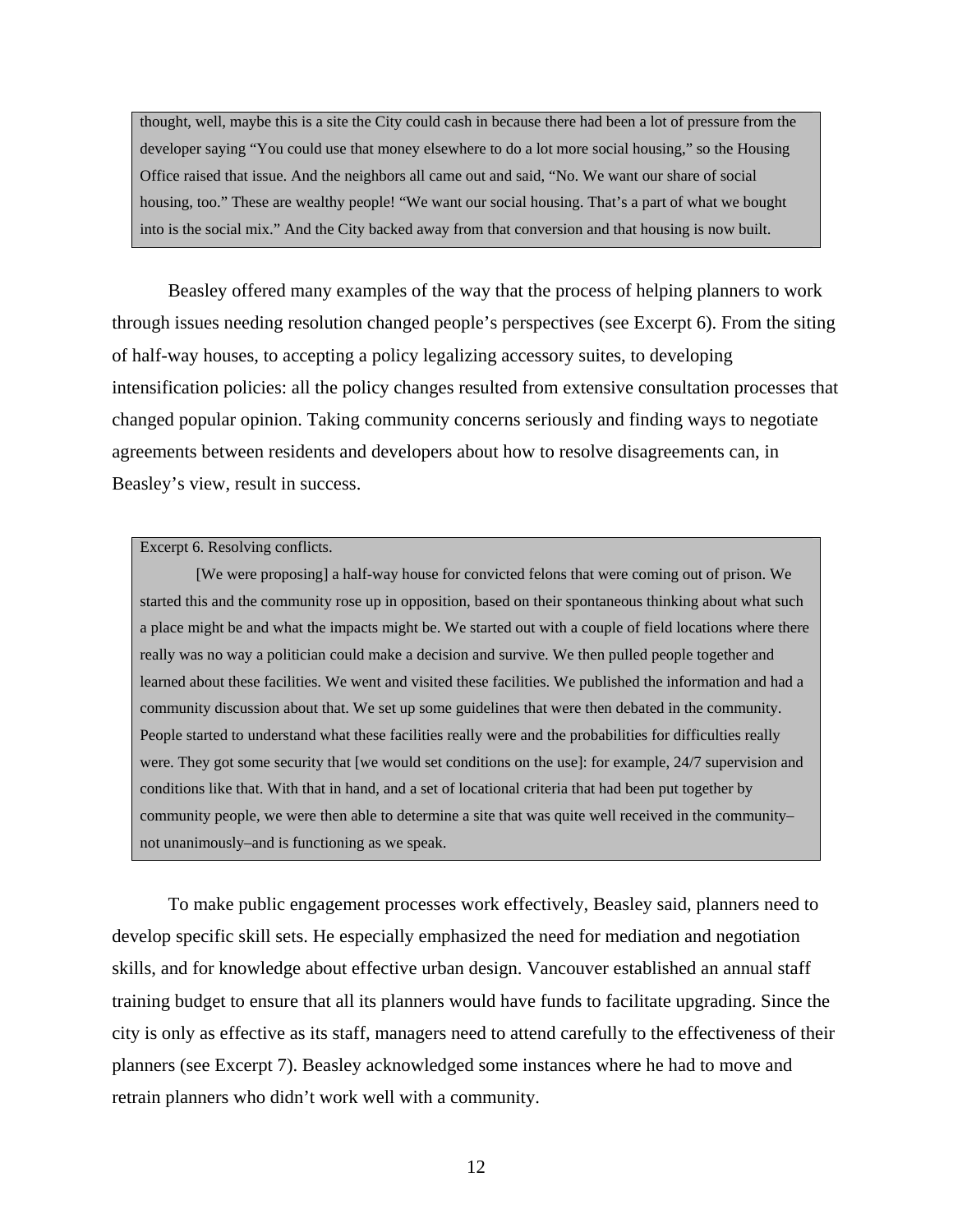#### Excerpt 7. Staff effectiveness.

 I remember a couple of community-based processes where the planner wasn't paying attention. One process I remember where a very good young planner went out into a neighborhood and was working for a number of months. The community came to me and said, "We like this planner, but could you please remove this person because he's not dealing with the issues we care about." The planner had not been listening carefully enough and had a kind of sense of his own of what issues had to be dealt with. He wasn't listening to their issues, so that process went off the rails.

 We had another case where the planner's personality simply did not work with the personality of the community. She was one kind of person and the community was predominantly different kinds of people; that didn't work.

 It is very tricky putting planning teams out in the field. There is a feeling that you need a methodical process but you also have to carefully think about the personalities, the inclinations, the styles, the rhythms of the way people work and try to match those with a sense of how that is in the community. You have to do some training with your staff, so that they also get the sense of how to morph themselves into what they need to be for different kinds of community processes.

In Beasley's theory of practice, personality matters. Effective planning is not just about getting the process right: the way that the planner operates affects the prospects for success. Yet he also acknowledged that the political and planning system in Vancouver created the context within which planners could make innovations that prove challenging in other places (see Excerpt 8). Without political leaders willing to give planners the authority to negotiate uses and densities, Vancouver might be a different kind of place. The system, the players that operate within it, and the way it structures influence all play a part in determining outcomes.

#### Excerpt 8. Discretionary approvals.

 One of the things that happened–and it related to the social housing policy, it related to the family housing policy, it related to the array of standards of public amenities, whether that was child care or community facilities or parks–was that the Mayor of the day, who really led a lot of this, Gordon Campbell, was a policy-oriented guy. On the one hand, it's just his nature. "I want to know what the rules are." On the other hand, he had come out of the development community and he felt the risk and anxiety that the developer feels when there are no rules. And also he was very dedicated to the public objectives of the city and so wanted to make sure that we did all these things. But he was also sensitive to the needs of the development community and felt we couldn't do them capriciously. So when we started to develop and we knew we were going to face developers of some very huge sites–250 acres, in the case of False Creek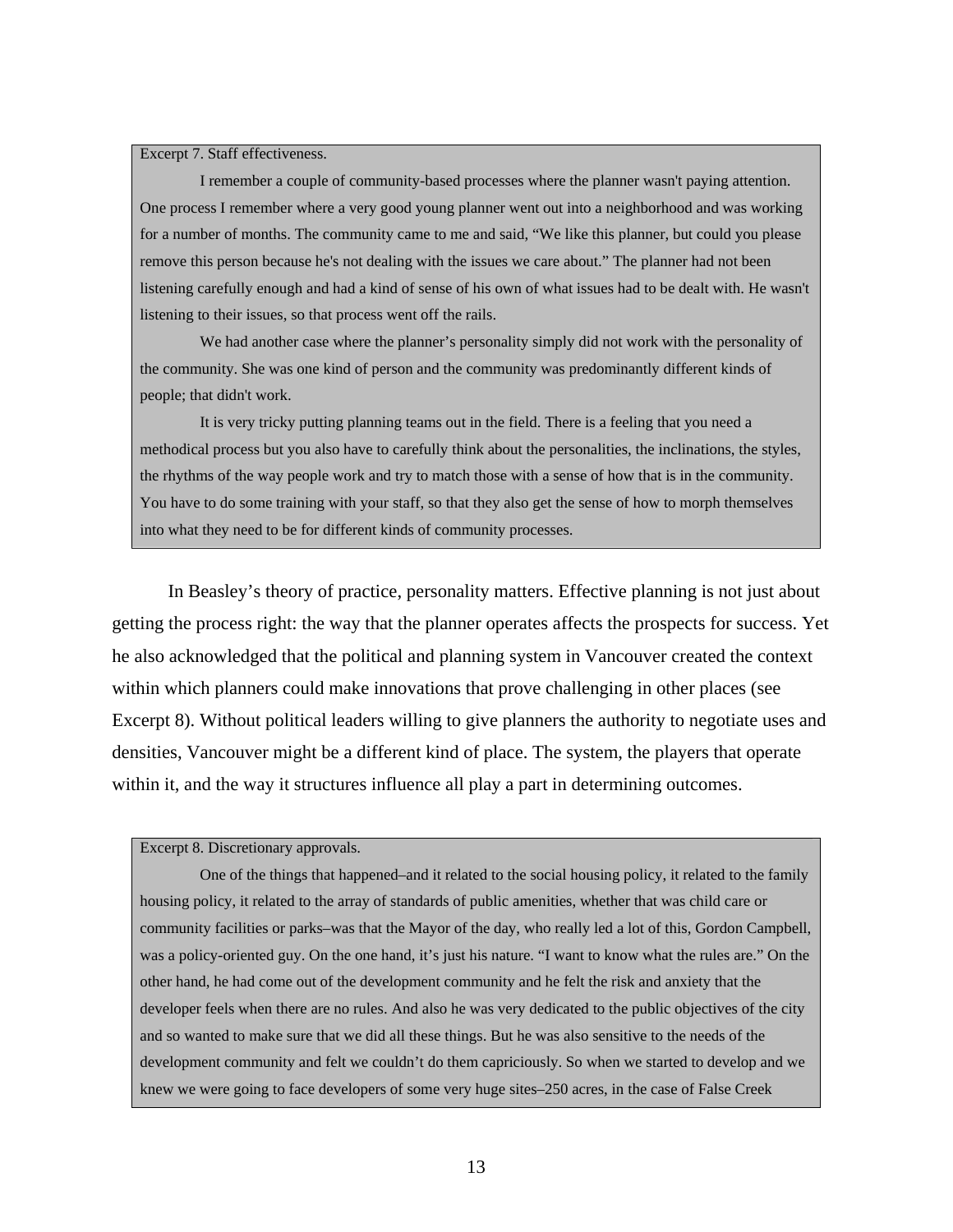North, 80 acres in the case of Coal Harbour–his drive for us as an organization was to "Put down on paper what it is that we're going to want. Bring analysis to that to justify what it's about, and let it be adopted politically before you go in to negotiate." And wow! That was a very good way to do things because as a negotiator for the city, it meant that I could walk into a negotiation with people–who usually in these negotiations are much stronger than you are–with a lot of clarity and a lot of political support. And I knew that my council was behind me. So I could insist. …

 No negotiation between parties is a fruitful one both ways unless there's power at both sides of the table. And by virtue of the power that's been invested in the planners and those doing the negotiations on the civic side, we could broker real deals. Because the developers would not move without the planners and, in a sense, the planners could not move without the developers. It set up a dynamic where collaboration and interest-based negotiations could occur and they do occur every day in Vancouver. I think, by and large, most savvy developers now will say, "You know, it's a system I can live with and I can see the benefits of."

The discretionary approval process in Vancouver gave planners considerable authority to broker deals that implement principles of social inclusion and urban design. Critics of such processes may worry about backroom agreements or the potential for corruption, but Beasley explained the checks and balances in place to ensure that public purposes were addressed and planners remained accountable (see Excerpt 9). A Development Permit Board made decisions on developments in the city through a transparent public process that involved considering and presenting a body of evidence. City council allowed expert city staff to evaluate proposed projects in light of policy the council had adopted. Although political leaders in some communities may safeguard the right to decide whether developments proceed, in Vancouver the council delegated that task to staff. Beasley suggested that council members wanted to avoid any perception that they might be inappropriately influenced in making development decisions, but more importantly, they trusted senior staff to make the right decisions (and could fire them if they did not).

#### Excerpt 9. Development approvals.

 Several factors protect the integrity of the discretionary regulatory process that we have in Vancouver. One is that it's totally transparent. No matter who has a meeting with whom, ultimately the results of that come into the public realm as a matter of public knowledge and discussion. For example, if there is a meeting between the developer and a staff person on some aspects of project qualities or an amenity, no decision is made there. They come to a working premise that then goes to a public process: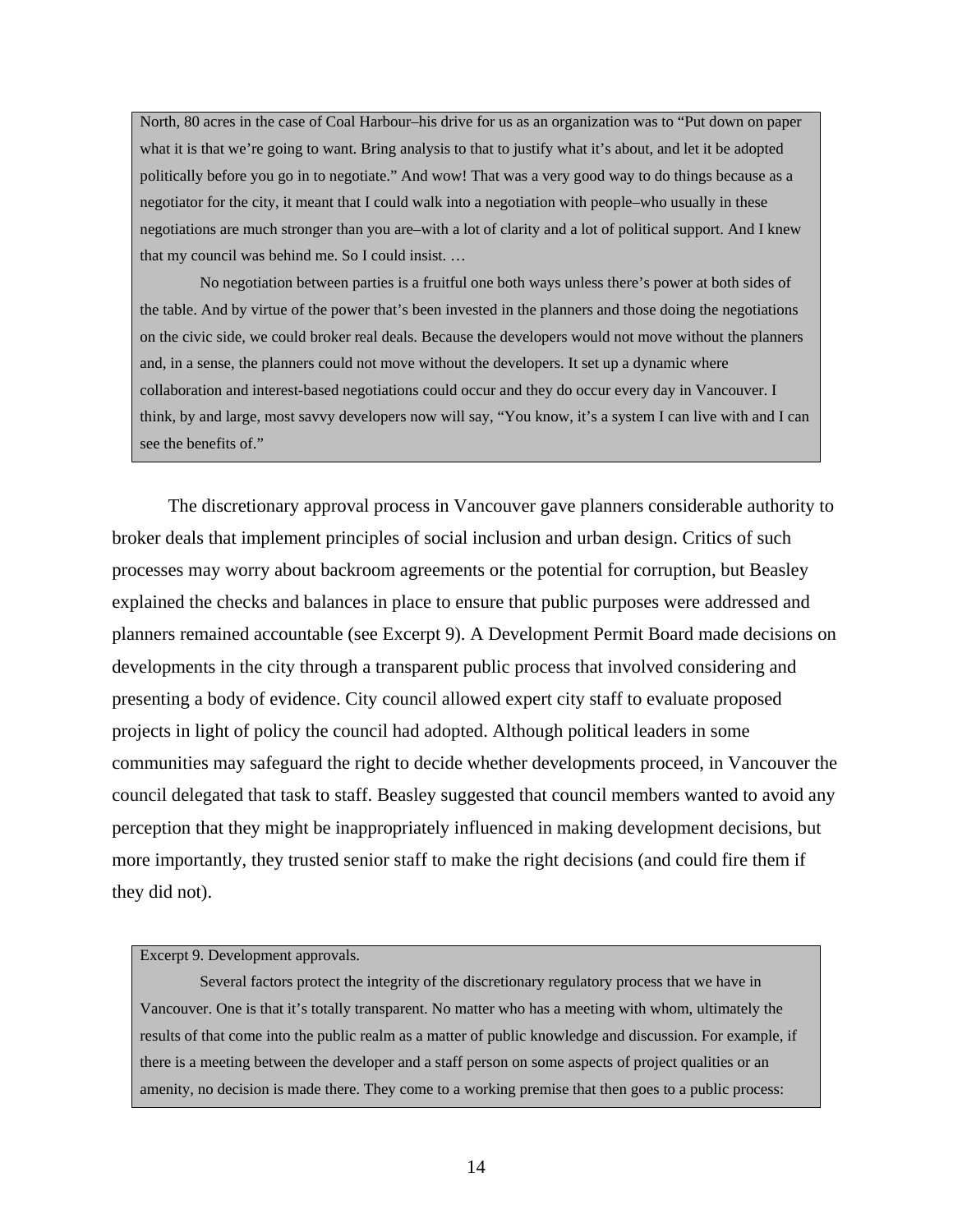either a council process or in our case a Development Permit Board process. The Development Permit Board sits in public and never makes decisions in camera [in closed session]. It is open to anyone to come and talk to it. The point is, it is very transparent and it's very accessible.

 The second aspect that protects it is that it takes advice from a number of different perspectives and overlays that advice to create the choices that need to be made by the decision makers. There is an urban design perspective from the urban design panel. We are not looking for the citizen's view of things there; we are looking for design quality discussions. There is the community's view. There is the special needs view. There is the heritage view. Each one has their own process to engage the public and that is overlaid and put into the public report.

 By the time something gets to a decision it's pretty clear who has been saying what. No one is in an omnipotent or power position to just do whatever they want. The Development Permit Board itself is a dynamic decision-making body and it makes most of the decisions on development.

How do planners avoid being pressured about decisions? Beasley noted that ensuring that the process is open and transparent protects the planner. Documenting all of the factors and all of the perspectives helps the participants understand the chain of reasoning that staff used to produce an outcome. Ultimately, though, Beasley insisted that good practice requires ethical practitioners (see Excerpt 10). Process cannot substitute for moral fiber.

Excerpt 10. Ethical practice.

 Over the many years I was on the Development Board and involved in individual decisions having authority as Director of Planning, I never experienced a pressure of a personal type. The reason for that is that I was well paid, honored and I didn't care about any of that. I could make the decisions I needed to make based on the process.

 Secondly, the process is so transparent it protected me from pressure. That's what I loved about the process. It had so many checks and balances that no one, not even politicians, could impress me. The way I made the judgment was so clear to everybody who's looking that A-B-C led to D. Not just '"I felt like it that day": not just me, but also the people with power to make decisions.

 Thirdly, was the overlay of different advice coming in. The way choices were made, you could see the advice, and how we reconciled the advice and made the decision. A skeptical person living in a society where there is a tendency towards a strong power base to form is going to say "that's subject to abuse". Yes it is subject to abuse. It takes ethical people to make it function. It is an aspect that often gets lightly dealt with when we talk about these processes. No process works if unethical people are working in that process. So you have to make sure that you choose ethical people and test them in that regard.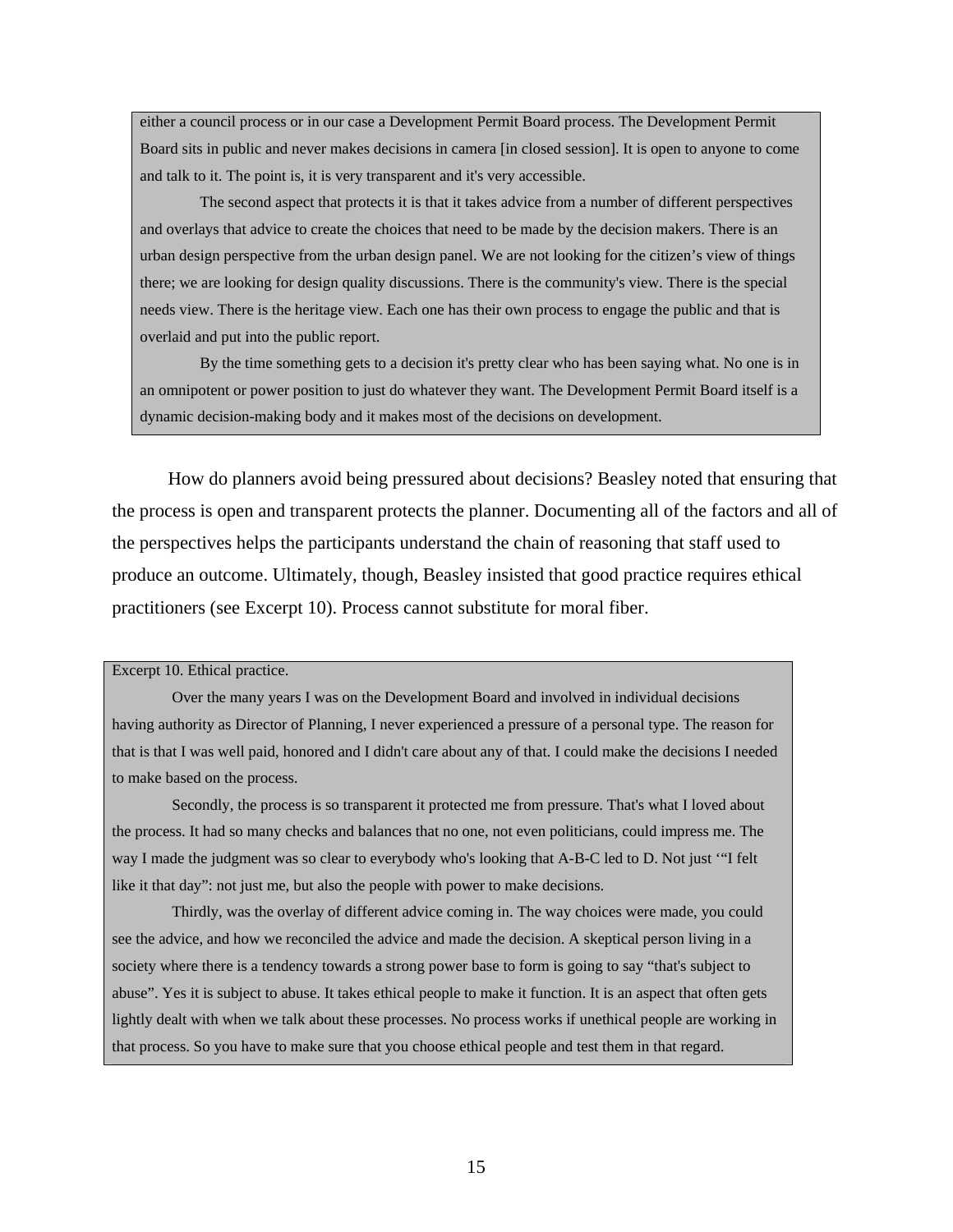Beasley suggested that planners have a professional responsibility to get their analyses right. The planner maintains professional credibility and public respect by doing analysis fully, dispassionately, and fairly; in this, his view echoed that of Forester (1989). For Beasley the planner simultaneously plays a political and ethical role. The planner lobbies for social justice and good urban design, and innovates where it produces community benefits. Beasley argued that each planner's work matters because it affects the potential success of those who follow. Vancouver's contribution represented more than an idiosyncratic local development for Beasley; it constituted a natural experiment for new urbanism, recognized through awards as a trendsetting example of best practices (CNU, 2006).

# **<1 Lessons for Practice and Theory /1>**

To what extent is Vancouver's experience unique? To what extent can others emulate it? The particular constellation of circumstances that created the "Vancouver achievement," as Punter (2003) described it, may not be readily replicated. However, Beasley insisted that people made significant choices that allowed such innovation (see Excerpt 11). Citizens get the kind of places they deserve. Studying effective practice clarifies the potential effects of particular choices and reveals the gamut of options available to those who want to change their future. Vancouver illustrates that if people elect progressive governments that hire progressive staff who use progressive strategies, they can generate progressive outcomes. For Beasley, planning permits purposive action.

#### Excerpt 11. Choice.

 I always say, "You get the city you decide you want." I believe you have to decide what kind of city you aspire to as a community and then courageously change whatever you need to change to get there. Vancouver did have to change its regulatory system. It did have to change its political system. It did have to change its development management system. It did have to change its planning system and the way it engaged its public in order to achieve the things that we've [done]. I don't buy the critique [that Vancouver is unique]: I think, in a way, it allows people to be complacent about what they face in their communities.

History, politics, and geography all contributed to Vancouver's adopting socially progressive planning policies and encouraging forward thinking urban design. Electors' transformation of local politics in 1972 unleashed incredible potential. Political leadership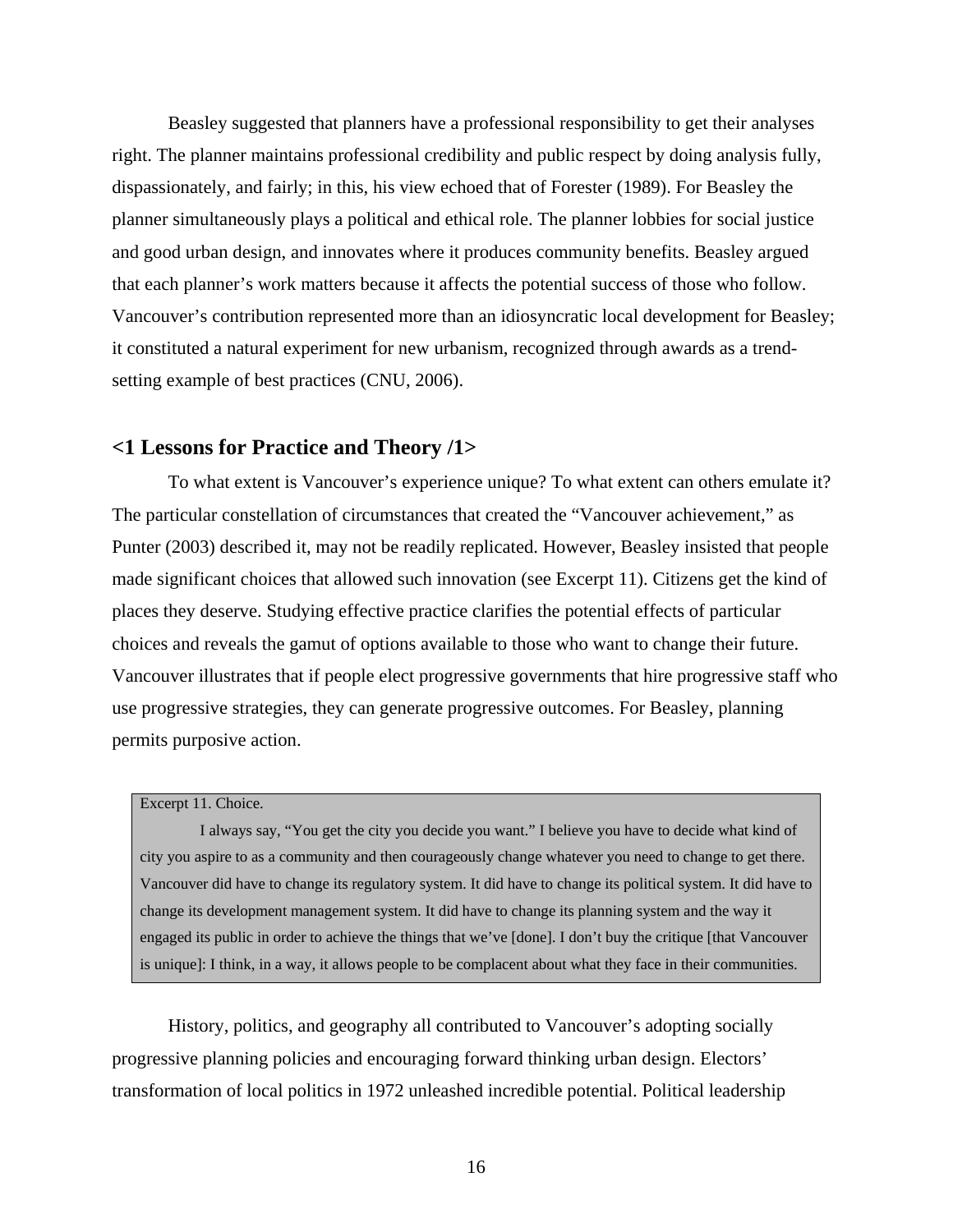committed to principled, policy-based decision making gave staff the authority to act. Vancouver's system of electing municipal council members at large instead of on a ward basis gave political leaders the ability to take citywide rather than parochial perspectives. Its experience with hosting a world fair provided resources and redevelopment opportunities other cities envy. The city's location on the temperate Pacific Rim made it a magnet for immigration and investment.

Despite the unique features in the local system, however, Vancouver's experience indicates that planners who practice effectively, employing engagement techniques that help people learn, can exert a transformative influence. Practitioners in Vancouver built a tradition of practice that earned considerable respect (see Excerpt 12) by identifying issues and acknowledging varying perspectives, according to Beasley (see Excerpt 13). They avoided oversimplifying or ignoring differences. The process is not foolproof, but, Beasley implied, such humility increased their odds of success.

#### Excerpt 12. Respect.

 In our system, even transportation is now jointly managed by Planning and Engineering, which is unusual in many cities. And that has also helped. The other factors are that planners are vested with real decision-making power in regard to development. And that, over time, just builds up a status and a stature for the planners where they are people to be reckoned with. Because ultimately when it comes down to development, they make the decisions. Through all of those measures–this combination of things–planning has never been marginalized here the way I see it in many places. I get really worried in some cities I go to when I see that the planners are not very important to what's going on. And then I see who is and I'm shocked.

 What I found fascinating in Vancouver for at least the last decade with every single municipal election, right across the political parties, one of the first things that happens is that every political party declares its support for planning and the planners. It's something they almost have to do because the planners are very highly respected by the electorate, by the population. And part of that is because we've delivered hundreds of millions of dollars of public goods–and the population knows that–through the negotiated process enabled by discretionary zoning. Partly it's because the planners are out there on the street every day in a highly participatory process and citizens see that and they remember that. And partly, it's because we have been putting forward cutting-edge propositions and bringing them to ground, not just talking about them but bringing them to ground in development after development after development.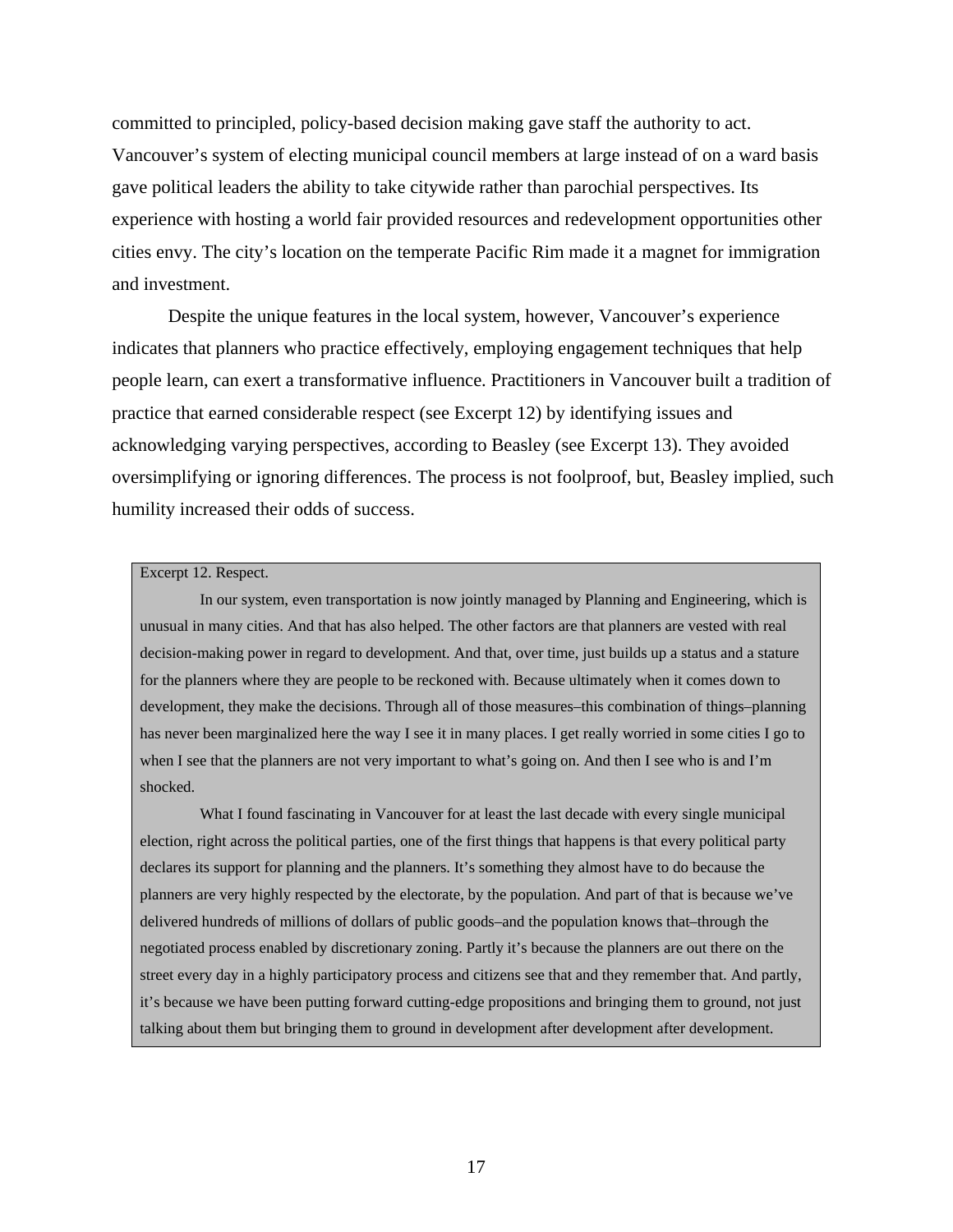In Vancouver, reform-minded politicians used planning processes to initiate an ambitious social agenda. Enabling an engaging collaborative process permitted planners to reinforce the social and urban agenda and keep it active even as political regimes changed. Success bred success to the point where planners came to enjoy the respect of citizens and political leaders alike. Through the process of experiential planning, of framing meaningful visions in the context of the everyday experiences and aspirations of ordinary residents, Vancouver planners influenced the politics and outcomes of daily life in the city. By understanding and engaging citizens and politicians, the planners built an effective constituency for planning that helped residents to reframe their understanding of urban issues and options.

Excerpt 13. Humility.

 Sometimes what we do is say "Okay here is the array of public opinion. In this clustering of opinion you have a significant majority of citizens agreeing on these items. In this array of opinion you have a significant minority of citizens agreeing on this item. Here you have special interest minorities agreeing on items." You just lay all that out.

 What often happens in documentation of public consultation is that the people doing the management of it oversimplify. They turn it into zero-sum documentation, which is to say that "most people said this." Often with the richness of opinion it's important to know that most people said something, some significant minorities might have said something else, and small minorities said something else. Perhaps this helps to identify the minorities that have special needs and special concerns. You document and put all that down so it can be understood.

 In fact in our city vision process when we ended up pulling the policies into place, we articulated where a policy was strongly endorsed by that community and where policy was more modestly endorsed by that community – so that when decision-making came later and council was making decisions on particular things, they knew where [people stood].

Many cities are now trying to emulate Vancouver's success. Some do that by copying the outcomes: by developing urban design policies that code for skinny towers with townhouses and commercial uses at the base. While imitation may be a sincere form of flattery, in planning it risks creating new forms of conformity or locally inappropriate options. Some cities are adopting discretionary approval processes to give staff the authority to negotiate design improvements with developers. While such processes can enhance the quality of design, they also carry the potential that planners may find themselves being accused of being anti-democratic and open to corruption if safeguards are insufficient.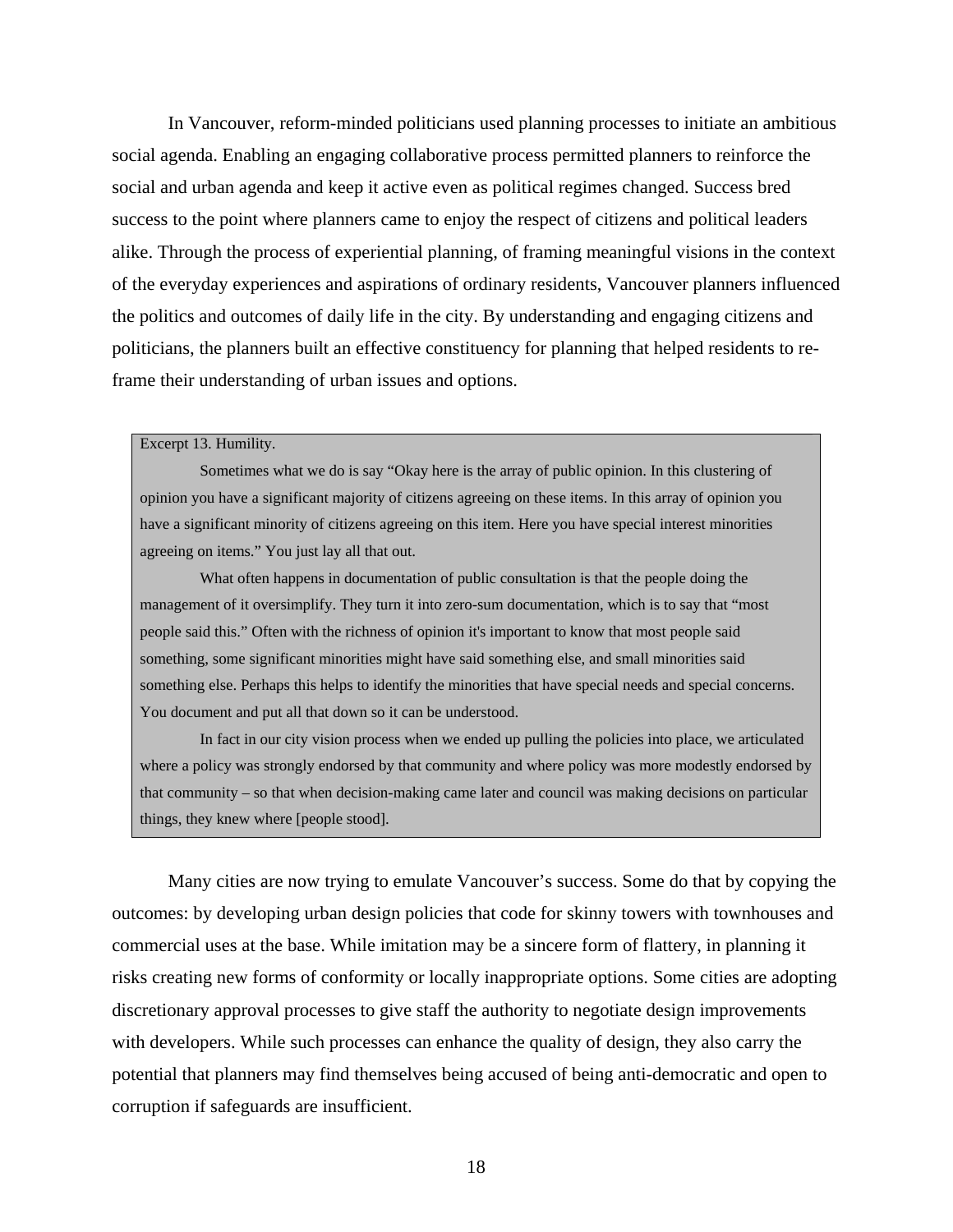Beasley's story is not a view of the heroic planner single-handedly reshaping the city, or cleverly identifying the particular outcome or strategy that can change history. Instead his experience reinforces the fundamental significance of planning process and organization: these are the key messages of planning theory as well. Vancouver's success represents an argument for ensuring the effectiveness of the planning team, of taking the time and committing the resources to find solutions that work locally, of committing to mutual learning with political leaders and community members, and of reflecting on and learning from mistakes. Beasley's interpretations give the insider's perspective on what others have called "city making in paradise" (Harcourt et al., 2007) or the "Vancouver achievement" (Punter, 2003).

Interviews with practitioners present richly textured and nuanced understandings of the relationship between politics and planning practice in ways that further the development of planning theory. While such methods do not lend themselves to ready replication, the stories generated provide a body of evidence through which planning scholars may articulate and interrogate theories of practice. At the same time, planners' stories reveal the ways that practitioners employ and develop theory to account for their successes and failures. Beasley's comments reflected one planner's locally situated theory of planning practice. He described the planner as a powerful force for social transformation working in a responsive way with community members and political leaders to achieve values of social justice and urbanity reinforced and reproduced through effective planning processes. With power comes the responsibility to behave ethically and professionally. With appropriate practice the planner earns societal admiration and respect. Beasley's concept of experiential planning encapsulated the notion of a socially just and politically responsive participatory process in pursuit of good city form and function. That notion has powerful rhetorical potential for a profession committed to positive social change.

#### **Acknowledgements**

I am grateful to Larry Beasley for consenting to almost four hours of interviews and allowing me to publish excerpts here. Thanks to Jeff Haggett for his assistance with transcription, and to the reviewers and editors for helpful comments on the manuscript.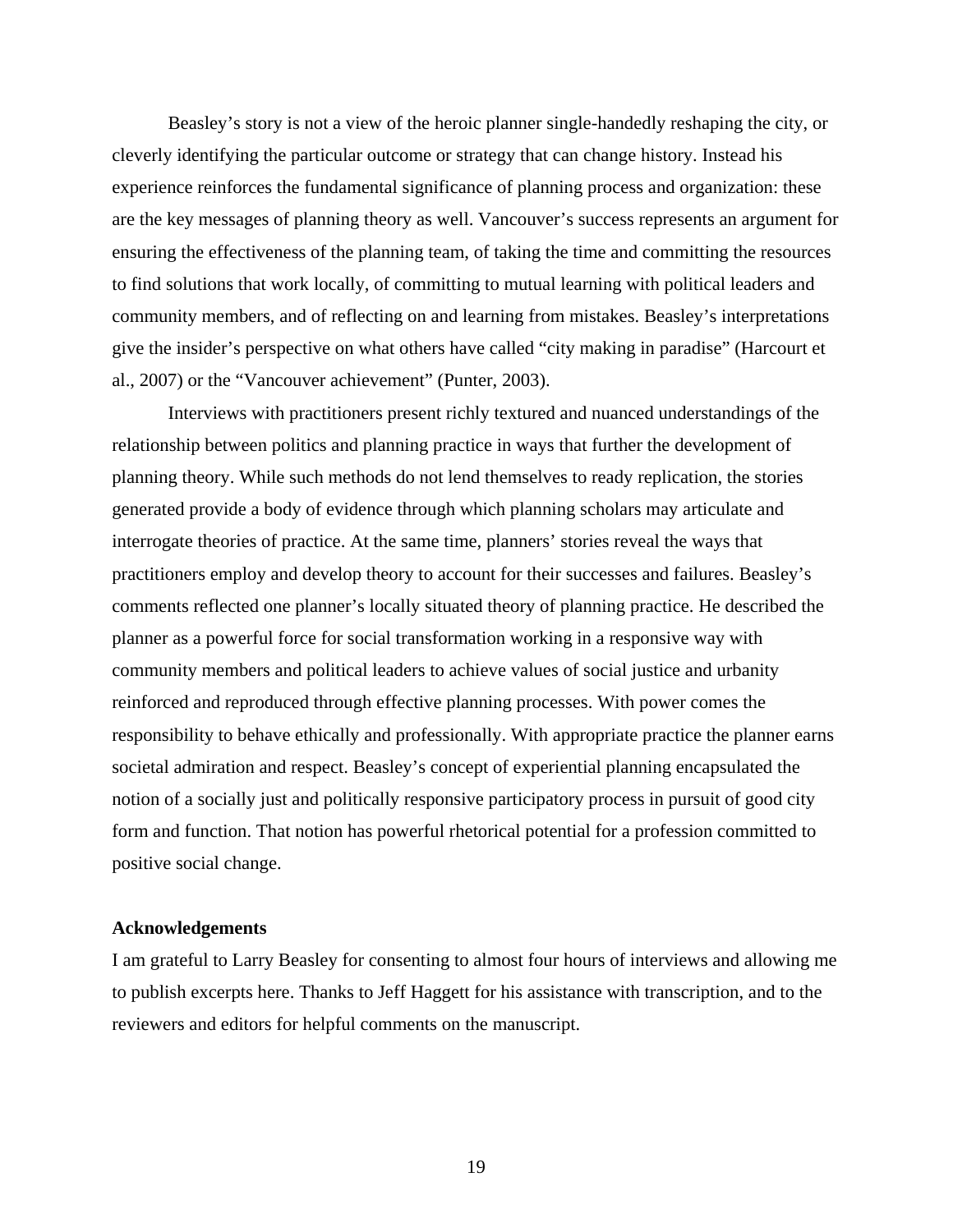#### **References**

**Baker, L.** (2005, December 25). Spurring urban growth in Vancouver, one family at a time. *New York Times*. Retrieved October 2, 2007, from

http://www.nytimes.com/2005/12/25/realestate/25nati.html

**BBC News.** (2002, October 4). Vancouver and Melbourne top city league. Retrieved May 31, 2008, from http://news.bbc.co.uk/2/hi/business/2299119.stm

**Beasley, L.** (2000, April). "Living first" in Vancouver. *Zoning News*. Retrieved October 2, 2007, from www.city.vancouver.bc.ca/commsvcs/currentplanning/living.htm

**Beasley, L.** (2004a). Moving forward in Canadian communities: Soliloquy of an urbanist. *Plan Canada, 44*(4), 16-19.

**Beasley, L.** (2004b). *Working with the Modernist legacy – New urbanism Vancouver style*.

[Larry Beasley's Address to the Congress of the New Urbanism, Chicago, June, 2004.] Retrieved October 2, 2007, from http://www.cnu.org/node/987

**Beasley, L.** (2006, May 23). *Ingredients for a vibrant sustainable city: Cues from Vancouver's recent experience in the New Urbanism*. Presentation to the "Creating Valuable Cities Conference," Hong Kong. Retrieved October 2, 2007, from

http://www.uli.org/Content/ContentGroups/Events/Conferences/HongKong2006/beasley\_larry.p df

**Berelowitz, L.** (2005). *Dream city: Vancouver and the global imagination*. Vancouver, BC: Douglas and McIntyre.

**Blumenfeld, H.** (1987). *Life begins at 65: The not entirely candid autobiography of a drifter.* Montreal, QC: Harvest House.

**Burby, R. J.** (2003) Making plans that matter: Citizen Involvement and government action. *Journal of the American Planning Association*, *69*(1), 33-49.

**Canadian Institute of Planners.** (2008). CIP awards for planning excellence. Retrieved June 1, 2008, from http://www.cip-

icu.ca/web/la/en/pa/3a169ad266da4c68a3af96a53e3f11b2/template.asp

**Carver, H.** (1975). *Compassionate landscape*. Toronto, ON: University of Toronto Press.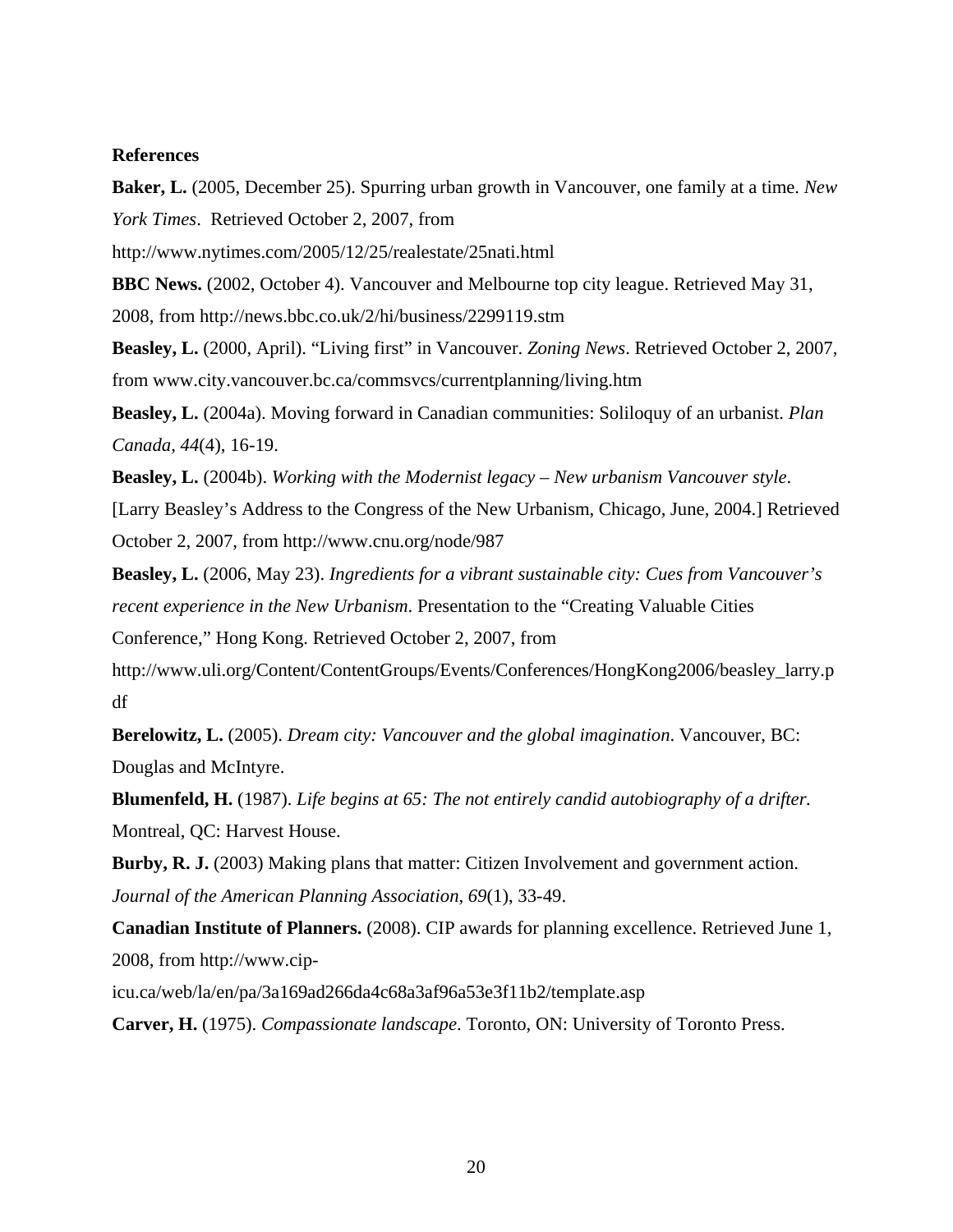**CNN.** (2005). Vancouver is "best city to live." Retrieved July 22, 2007, from

Edition.cnn.com/2005/WORLD/Europe/10/04/eui.survey/

http://www.cnn.com/2005/WORLD/europe/10/04/eui.survey/

**Congress for the New Urbanism**. (2006, November 9). Vancouver's "Living First" strategy. Retrieved June 1, 2008, from http://www.cnu.org/node/283

**Dalton, L.** (1990) Emerging knowledge about planning practice. *Journal of Planning Education and Research*, *9*(1), 29-44.

**Economist.com.** (2007, August 22). Where the grass is greener. Retrieved May 31, 2008, from http://www.economist.com/markets/rankings/displaystory.cfm?story\_id=8908454&CFID=16415 879&CFTOKEN=94552766

**Economist.com.** (2008, April 28). Urban idylls. Retrieved May 31, 2008, from

http://www.economist.com/markets/rankings/displaystory.cfm?story\_id=11116839

**Eversley, D.** (1973). *The planner in society: The changing role of a profession.* London: Faber and Faber.

**Forester, J.** (1989). *Planning in the face of power.* Berkeley, CA: University of California Press.

**Forester, J.** (1999). *The deliberative practitioner: Encouraging participatory planning processes*. Cambridge, MA: MIT Press.

**Friedmann, J.** (2002). *The prospect of cities.* Minneapolis: University of Minnesota Press. **Gertler, L.** (2005). *Radical rumblings: Confessions of a peripatetic planner.* Waterloo, ON: Department of Geography, University of Waterloo.

**Gertler, L.,** & Crowley, R. (1977). *Changing Canadian cities: The next 25 years.* Toronto, ON: McClelland and Stewart.

**Grant, J.** (1994). *The drama of democracy: Contention and dispute in community planning.* Toronto, ON: University of Toronto Press.

**Grant, J.** (2006). *Planning the good community: New urbanism in theory and practice.* New York: Routledge.

**Harcourt, M.**, Cameron, K., & Rossiter, S. (2007). *City making in paradise: Nine decisions that saved Vancouver*. Vancouver, BC: Douglas and McIntryre.

**Healey, P.** (1997). *Collaborative planning: Shaping places in fragmented societies.* Vancouver, BC: UBC Press.

**Higgins, D. J. H.** (1986). *Local and urban politics in Canada*. Toronto, ON: Gage Publishing.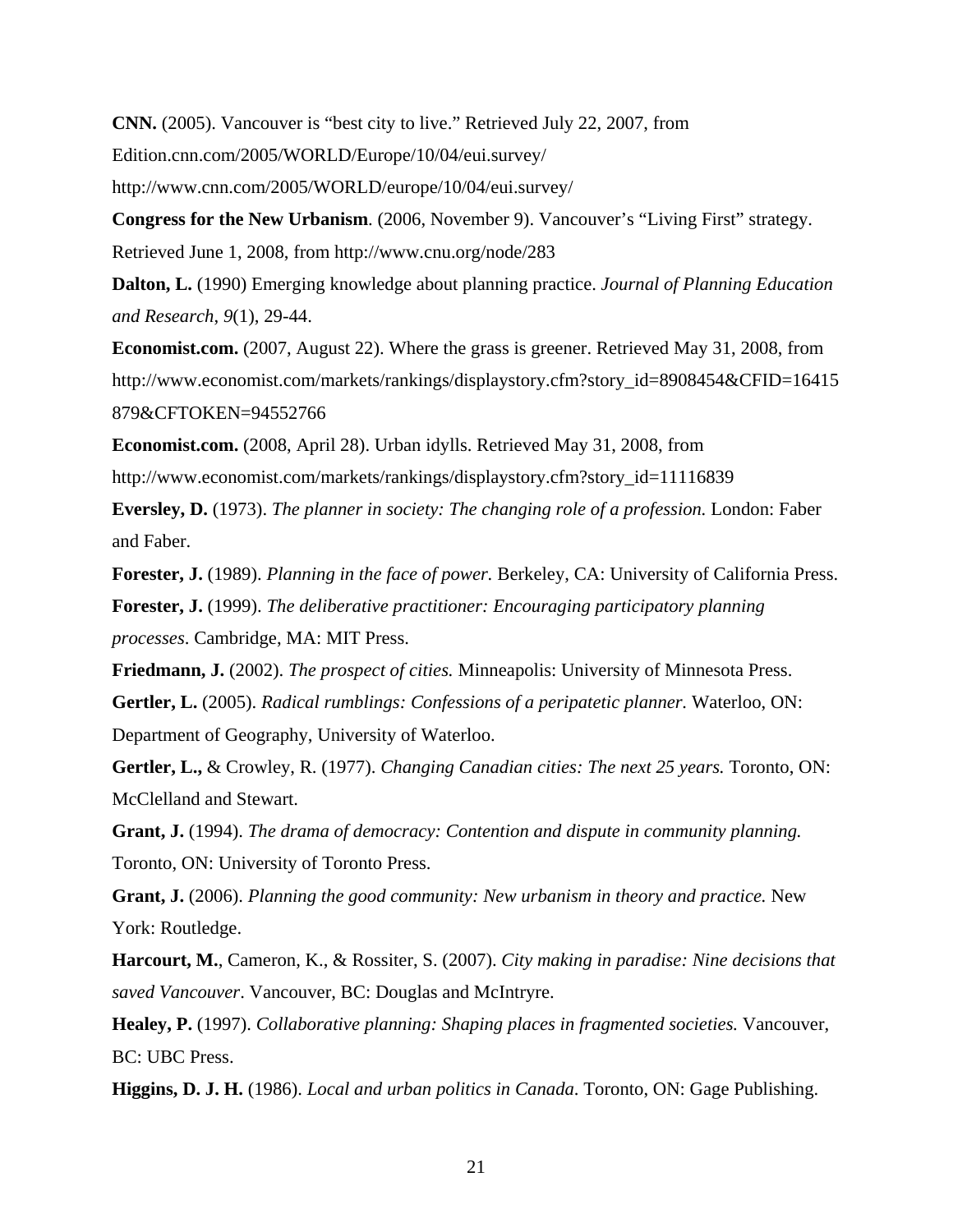**Hoch, C.** (1994). *What planners do: Power, politics and persuasion.* Chicago: APA Planners Press.

**Hutton, T. A.** (1998). *The transformation of Canada's Pacific metropolis: A study of Vancouver*. Montreal, QC: Institute for Research on Public Policy

**Innes, J.** (1996). Planning through consensus-building: A new view of the comprehensive planning ideal. *Journal of the American Planning Association, 62*(4), 460-472.

**Jacobs, J.** (1961). *The death and life of great American cities*. New York: Vintage Books, Random House.

**Krumholz, N.** (1996). A retrospective view of equity planning: Cleveland, 1969-1979. In S. Campbell & S. Fainstein (Eds.), *Readings in planning theory* (pp. 344-362). Oxford: Blackwell.

**Krumholz, N**, & Forester, J. (1990). *Making equity planning work: Leadership in the public sector.* Philadelphia, PA: Temple University Press

**Lash, H.** (1977). *Planning in a human way: Personal reflections on the regional planning experience in Greater Vancouver*. Ottawa, ON: Ministry of State for Urban Affairs.

**McAfee, A.** (1997). When theory meets practice – Citizen participation in planning. *Plan Canada, 37*(3), 18-22.

**McAfee, A.** (2008). An update on CityPlan. In J. Grant (Ed.), *A reader in Canadian planning: Linking theory and practice* (p. 116). Scarborough, ON: Thomson Nelson.

**Metro Vancouver.** (2007). Population in the GVRD 1976-2006 census. Retrieved January 23, 2009 from http://www.metrovancouver.org/about/publications/Publications/KeyFacts-PopulationintheGVRD1976-2006Census.pdf

**O'Connor, E.** (2007, May 11). Atlanta delegation here to learn from city. *Vancouver Province*. Retrieved July 22, 2007, from http://www.mayorsamsullivan.ca/ecodensity

**Pine, B. J.**, & Gilmore, J. (1999). *The experience economy: Work is theatre and every business a stage*. Boston, MA: Harvard Business School Press.

**Punter, J.** (2003). *The Vancouver achievement: Urban planning and design*. Vancouver, BC: UBC Press.

**Sandercock, L.** (2003). *Cosmopolis II: Mongrel cities of the 21st century*. London: Continuum. **Schön, D.** (1983). *The reflective practitioner: How professionals think in action*. New York: Basic Books.

**Seelig, M.**, & Seelig, J. (1997). Participation or abdication? *Plan Canada*, *37*(3), 18-22.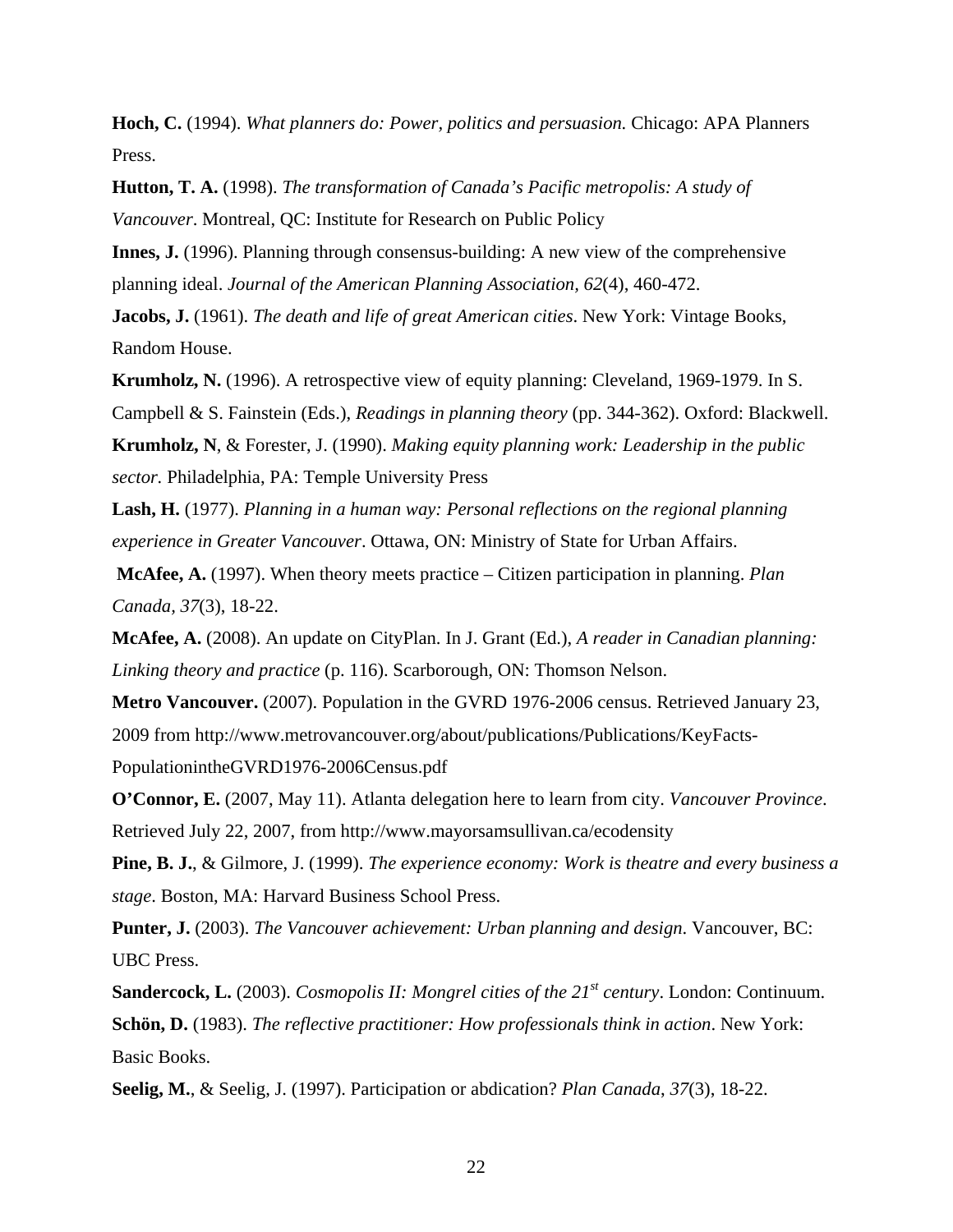**Smith, B. E.**, & Haid, S. (2004). The rural-urban connection: Growing together in Greater Vancouver. *Plan Canada, 44*(1), 36-39 Retrieved June 1, 2008, from

http://www.smartgrowth.bc.ca/Portals/0/Downloads/Growing%20Green%20in%20Greater%20V ancouver.pdf

**Swanson, J.**, & Yan, A. (2006). *Affordable housing policy brief*. Carnegie Centre Community Association, Carnegie Community Action Project. Retrieved October 2, 2007, from http://intraspec.ca/CCAP\_HousingBrief.pdf

**Talen, E.** (1996). Do plans get implemented? A review of evaluation in planning. *Journal of Planning Literature, 10*(3), 248-259.

**Tall-building controversy**. (2008). *New Urban News*, *13*(1), 7-8.

**Throgmorton, J. A.** (1996). *Planning as persuasive storytelling: The rhetorical construction of Chicago's electric future.* Chicago: University of Chicago Press.

**Vale, L.** (2007). MIT Department of Urban Studies and Planning (DUSP) 2006-07 Report to the President. Retrieved May 31, 2008, from http://dusp.mit.edu/p.lasso?t=1:3:0

**Vancouver, City of.** (2003a). *Changing population, age profiles and households.* Retrieved January 24, 2009, from

http://vancouver.ca/commsvcs/cityplans/populationhousing/changingpopulation.htm

**Vancouver, City of.** (2003b). *Change across the city in local areas.* Retrieved January 24, 2009, from http://vancouver.ca/commsvcs/cityplans/populationhousing/localareachange.htm

**Vancouver, City of.** (2007a). *Community web pages, Downtown.* Retrieved January 24, 2009,

from http://vancouver.ca/commsvcs/planning/census/2006/localareas/downtown.pdf

**Vancouver, City of.** (2007b). *Community web pages, West End.* Retrieved January 24, 2009,

from http://vancouver.ca/commsvcs/planning/census/2006/localareas/westend.pdf

**Vancouver, City of.** (2007c). *2006 Census - population counts.* Retrieved January 24, 2009, from http://vancouver.ca/commsvcs/housing/pdf/2006popdwellCOUNTS.pdf

**Vancouver, City of.** (2007d). *City of Vancouver Planning Department information sheet*:

*CityFacts 2006*. Retrieved January 24, 2009, from

http://vancouver.ca/commsvcs/cityplans/cityfacts.pdf

**Vancouver.Reflections.com.** (2008, March 9). Who is the Beasley in Yaletown named after? *Vancouver Reflections*. Retrieved January 24, 2009, from http://www.vancouverreflections.com/2008/03/09/who-is-the-beasley-in-yaletown-named-after/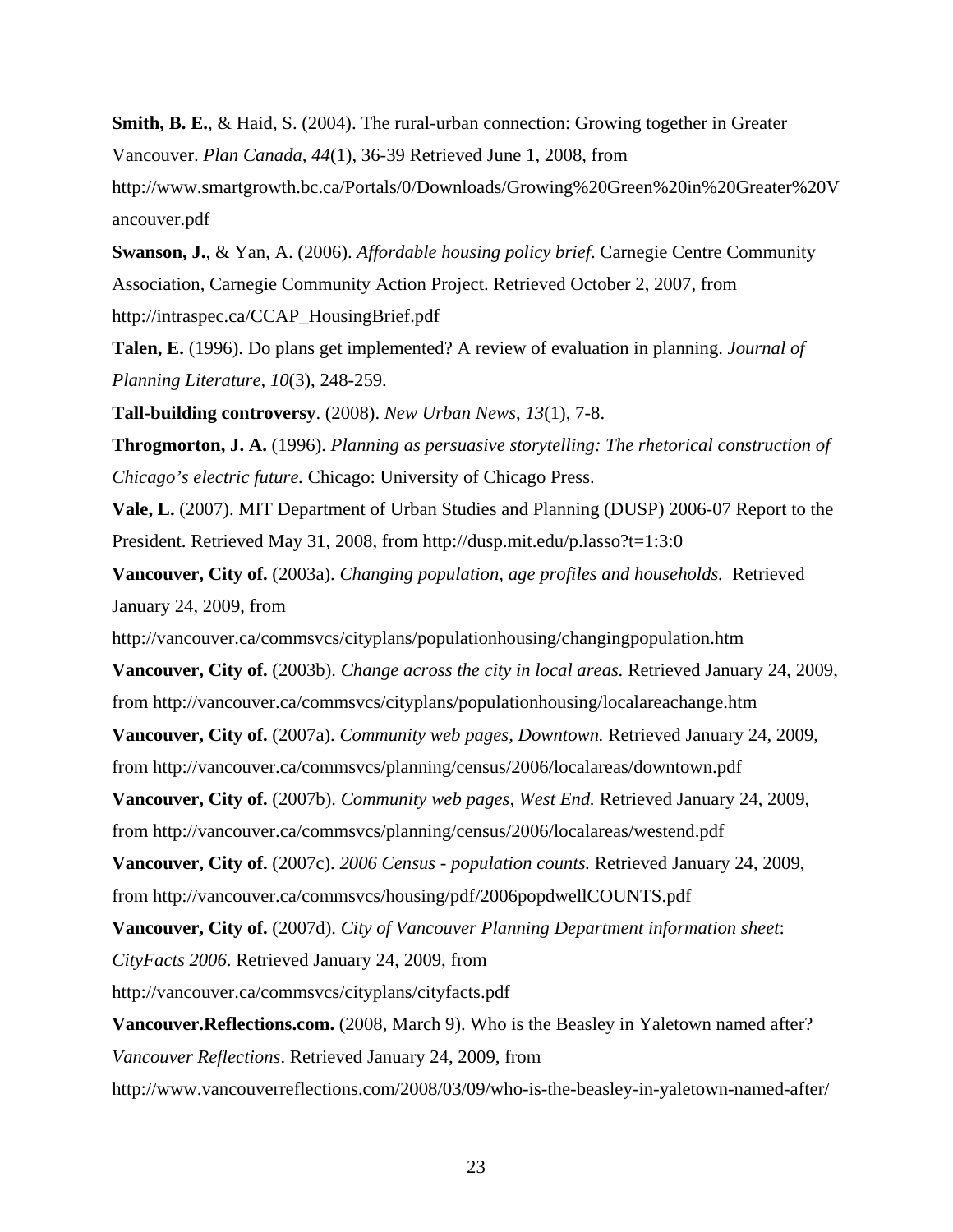**Vischer, J.** (1984). Community and privacy: Planners' intentions and residents' reactions. *Plan Canada*, *23*(4), 112-122.

Table 1. Population change in Vancouver, 1981 to 2006.

|             | <b>Population</b>          |                          |                  |
|-------------|----------------------------|--------------------------|------------------|
| Census year | Downtown area <sup>a</sup> | <b>City of Vancouver</b> | Vancouver region |
| 1981        | 43.206                     | 414.280                  | 1,268,183        |
| 2001        | 70.091                     | 545.671                  | 1.986.965        |
| 2006        | 87.975                     | 578,041                  | 2,116,581        |

Sources: Metro Vancouver (2007), City of Vancouver (2003a, 2003b, 2007a, 2007b, 2007c, 2007d).

Note:

a. The downtown area includes the Downtown and West End neighborhoods.



Figure 1. False Creek South provided a mix of housing types on former industrial lands.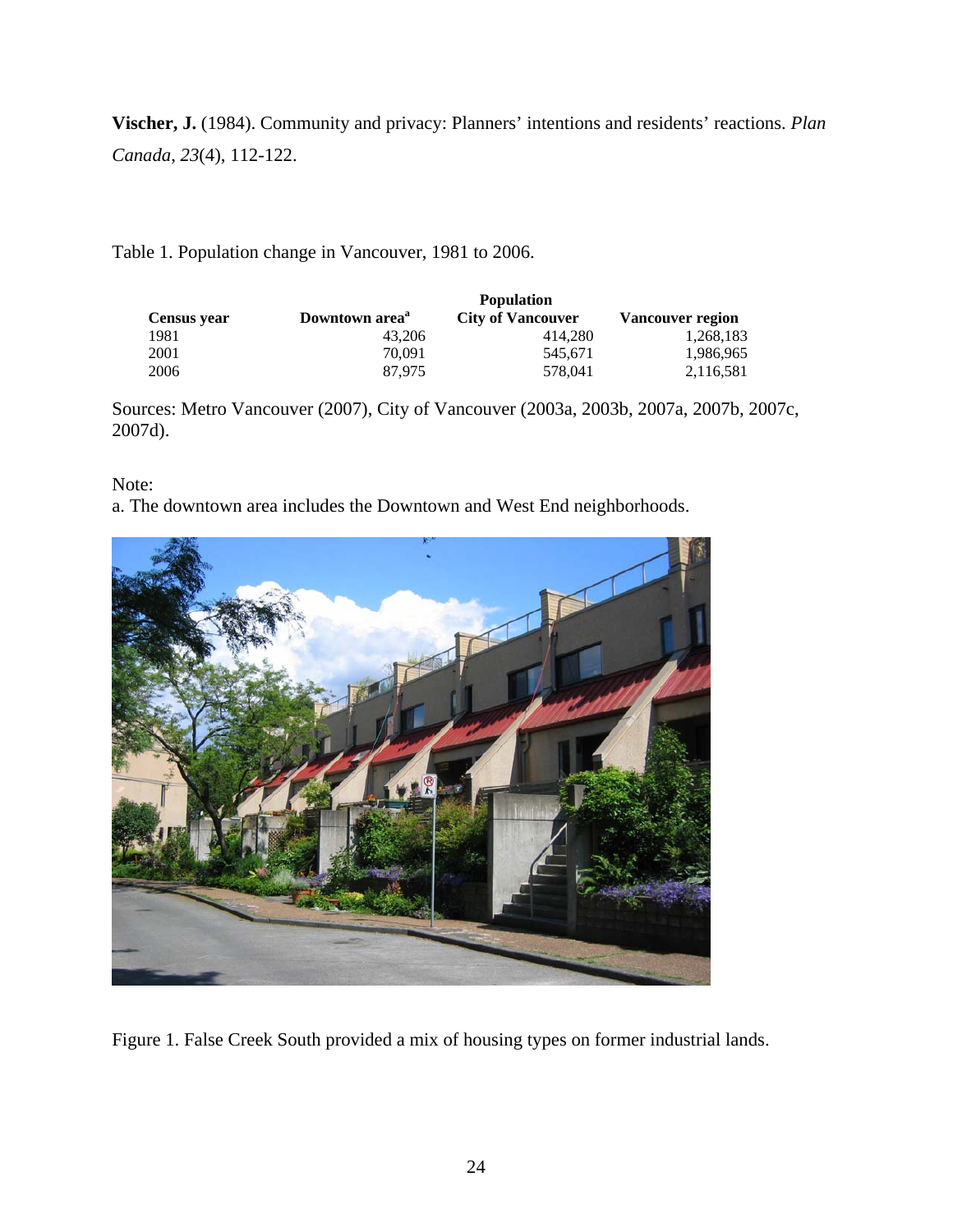

Figure 2. Vancouver has become well known for its slender towers with bases that address the street, containing a mix of residential and commercial uses.

## **Notes:**

 $\overline{a}$ 

 $<sup>1</sup>$  As Higgins (1986, p. 246) notes, explaining when the reform era began is easier than</sup> explaining why the shift occurred. In 1968, Canadians elected Pierre Elliott Trudeau on a platform of participatory democracy. The early 1970s saw progressive city governments elected in several cities, including Toronto. Most of the progressive governments were short-lived, but Vancouver's transformation continued even under subsequent regimes.

 $2^2$  Several members of the TEAM and COPE parties came either from the academic ranks of local universities or from the community groups that had challenged plans for urban renewal (Harcourt et al., 2007; Punter, 2003).

 $3$  Since 1972 Vancouver has developed under three planning regimes. Ray Spaxman was director from 1972 to 1994. From 1994 to 2006 Larry Beasley and Ann McAfee were co-directors of